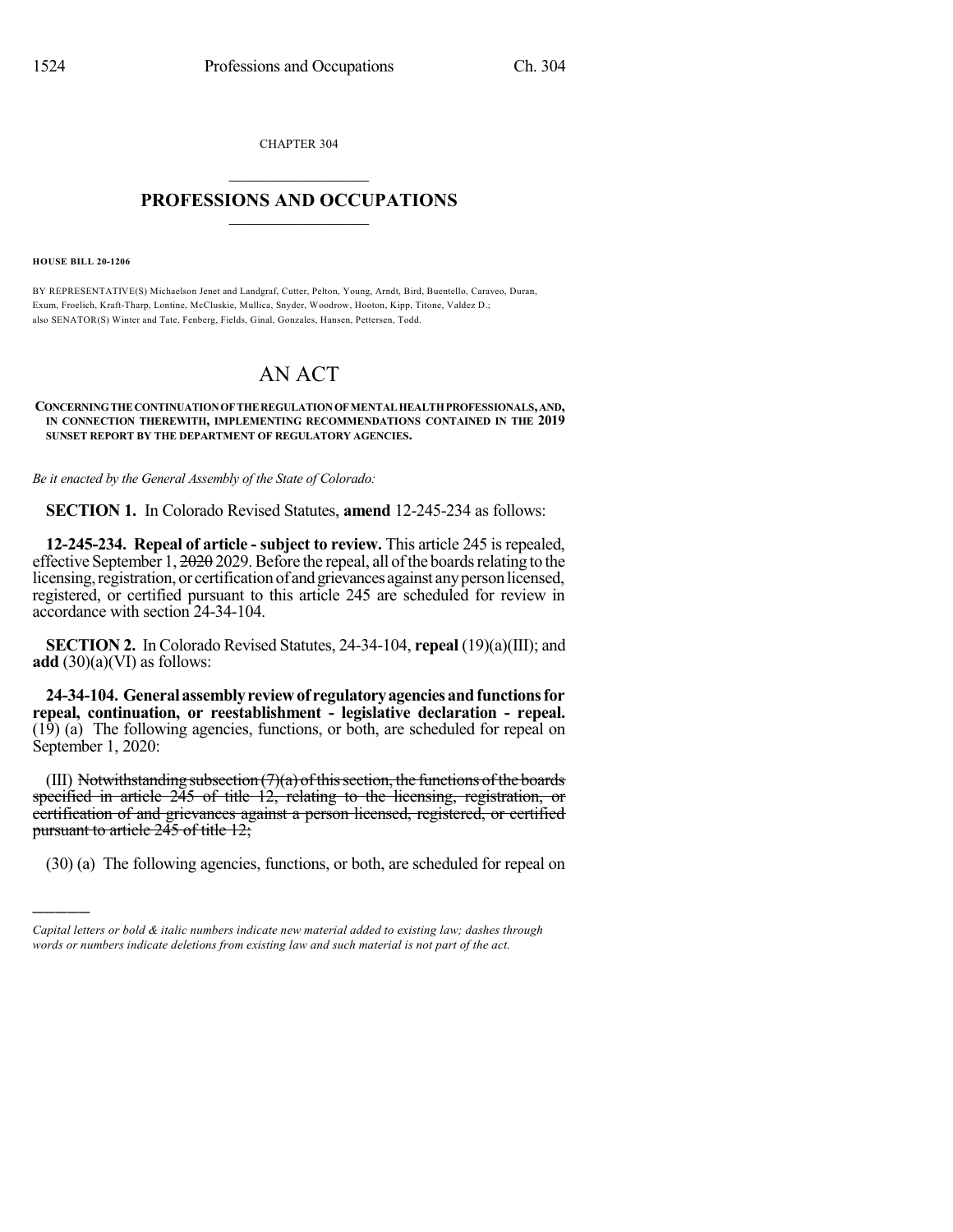(VI) NOTWITHSTANDING SUBSECTION (7)(a) OF THIS SECTION, THE FUNCTIONS OF THE BOARDS SPECIFIED IN ARTICLE 245 OF TITLE 12 RELATING TO THE LICENSING, REGISTRATION, OR CERTIFICATION OF AND GRIEVANCES AGAINST A PERSON LICENSED, REGISTERED, OR CERTIFIED PURSUANT TO ARTICLE 245 OF TITLE 12.

**SECTION 3.** In Colorado Revised Statutes, 12-245-204, **amend** (5) asfollows:

**12-245-204. Boards- division to supervise - meetings- duties- powers- rules - removal of members - limitation on authority.** (5) In carrying out its duties related to the approval of applications for licensure, registration, or certification pursuant to this section, section 12-245-214, and this article 245, each board shall delegate the function of the preliminary review and approval of applications to the staff of the board, with approval of an application ratified by action of the board IF RATIFICATION IS DEEMED NECESSARY BY THE BOARD. Each board, in its sole discretion, may individually review any application requiring board consideration prior to the approval of the application pursuant to section 12-245-214 and this article 245.

**SECTION 4.** In Colorado Revised Statutes, **amend** 12-245-210 as follows:

**12-245-210. Drugs - medicine.** (1) Nothing in this article 245 permits psychologists, social workers, marriage and family therapists, licensed professional counselors, psychotherapists, and addiction counselors licensed, registered, or certified under this article 245 to administer or prescribe drugs or in any manner engage in the practice of medicine as defined by the laws of this state.

(2) NOTWITHSTANDING SUBSECTION (1) OF THIS SECTION, A PSYCHOLOGIST, SOCIAL WORKER, MARRIAGE AND FAMILY THERAPIST, LICENSED PROFESSIONAL COUNSELOR,PSYCHOTHERAPIST,OR ADDICTION COUNSELOR LICENSED,REGISTERED, OR CERTIFIED UNDER THIS ARTICLE 245 MAY POSSESS, FURNISH, OR ADMINISTER AN OPIATE ANTAGONIST IN ACCORDANCE WITH SECTION 12-30-110.

**SECTION 5.** In Colorado Revised Statutes, 12-30-110, **amend** (1)(b) introductory portion,  $(2)(b)$ ,  $(3)(c)(III)$ , and  $(3)(c)(IV)$ ; and **add**  $(3)(c)(V)$  and  $(7)(b.5)$  as follows:

**12-30-110. Prescribing or dispensing opiate antagonists - authorized recipients - definitions.** (1) (b) A law enforcement agency or first responder; an employee or volunteer of a harm reduction organization; a school district, school, or employee or agent of a school; or a person described in section 25-20.5-1001; OR A MENTAL HEALTH PROFESSIONAL may, pursuant to an order orstanding orders and protocols:

(2) (b) A law enforcement agency, first responder, harm reduction organization, or person described in section 25-20.5-1001, OR A MENTAL HEALTH PROFESSIONAL is strongly encouraged to educate its employees and volunteers, as well as persons receiving an opiate antagonist from the law enforcement agency, first responder, harm reduction organization, or person described in section 25-20.5-1001, OR MENTAL HEALTH PROFESSIONAL, on the use of an opiate antagonist for overdose,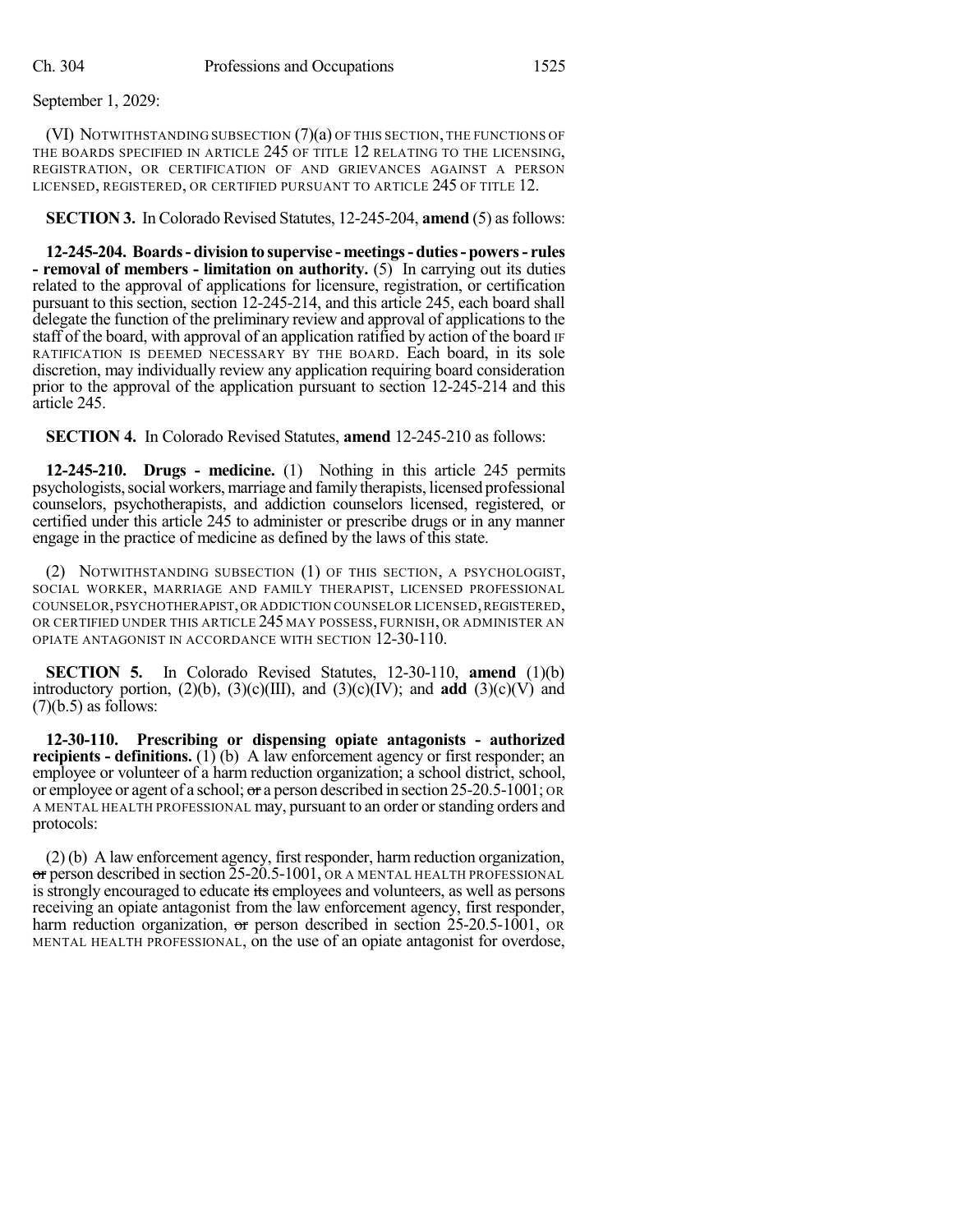including instruction concerning risk factors for overdose, recognizing an overdose, calling emergency medical services, rescue breathing, and administering an opiate antagonist.

(3) Neither a prescriber described in subsection  $(7)(h)(I)$  of this section nor a pharmacist engages in unprofessional conduct pursuant to section 12-240-121 or 12-280-126, respectively, and a prescriber described in subsection (7)(h)(II) of this section does not engage in conduct that is grounds for discipline pursuant to section 12-255-120, if the prescriber issues standing orders and protocols regarding opiate antagonists or prescribes or dispenses, or the pharmacist dispenses, pursuant to an order or standing orders and protocols, an opiate antagonist in a good-faith effort to assist:

(c) The following persons in responding to, treating, or otherwise assisting an individual who is experiencing or is at risk of experiencing an opiate-related drug overdose event or a friend, familymember, or other person in a position to assist an at-risk individual:

(III) A school district, school, or employee or agent of a school; or

(IV) A person described in section 25-20.5-1001; OR

(V) A MENTAL HEALTH PROFESSIONAL.

(7) As used in this section:

(b.5) "MENTAL HEALTH PROFESSIONAL" MEANS A PSYCHOLOGIST, SOCIAL WORKER,MARRIAGE AND FAMILY THERAPIST,LICENSED PROFESSIONAL COUNSELOR, PSYCHOTHERAPIST, OR ADDICTION COUNSELOR LICENSED, REGISTERED, OR CERTIFIED UNDER ARTICLE 245 OF THIS TITLE 12.

**SECTION 6.** In Colorado Revised Statutes, 13-21-108.7, **amend** (3)(b)(I) as follows:

**13-21-108.7. Persons rendering emergency assistance through the administration of an opiate antagonist - limited immunity - legislative declaration - definitions.** (3) **General immunity.** (b) This subsection (3) also applies to:

(I) A law enforcement agency or first responder; an employee or volunteer of a harm reduction organization; or a school district, school, or employee or agent of a school acting in accordance with section 12-30-110 (1)(b), (2)(b), and (4)(b) and, as applicable, section 22-1-119.1; OR A MENTAL HEALTH PROFESSIONAL AS DEFINED IN SECTION 12-30-110 (7)(b.5); and

**SECTION 7.** In Colorado Revised Statutes, 18-1-712, **amend** (2)(b)(I) as follows:

**18-1-712. Immunity for a person who administers an opiate antagonist during an opiate-related drug overdose event - definitions.** (2) **General immunity.** (b) This subsection  $(2)$  also applies to: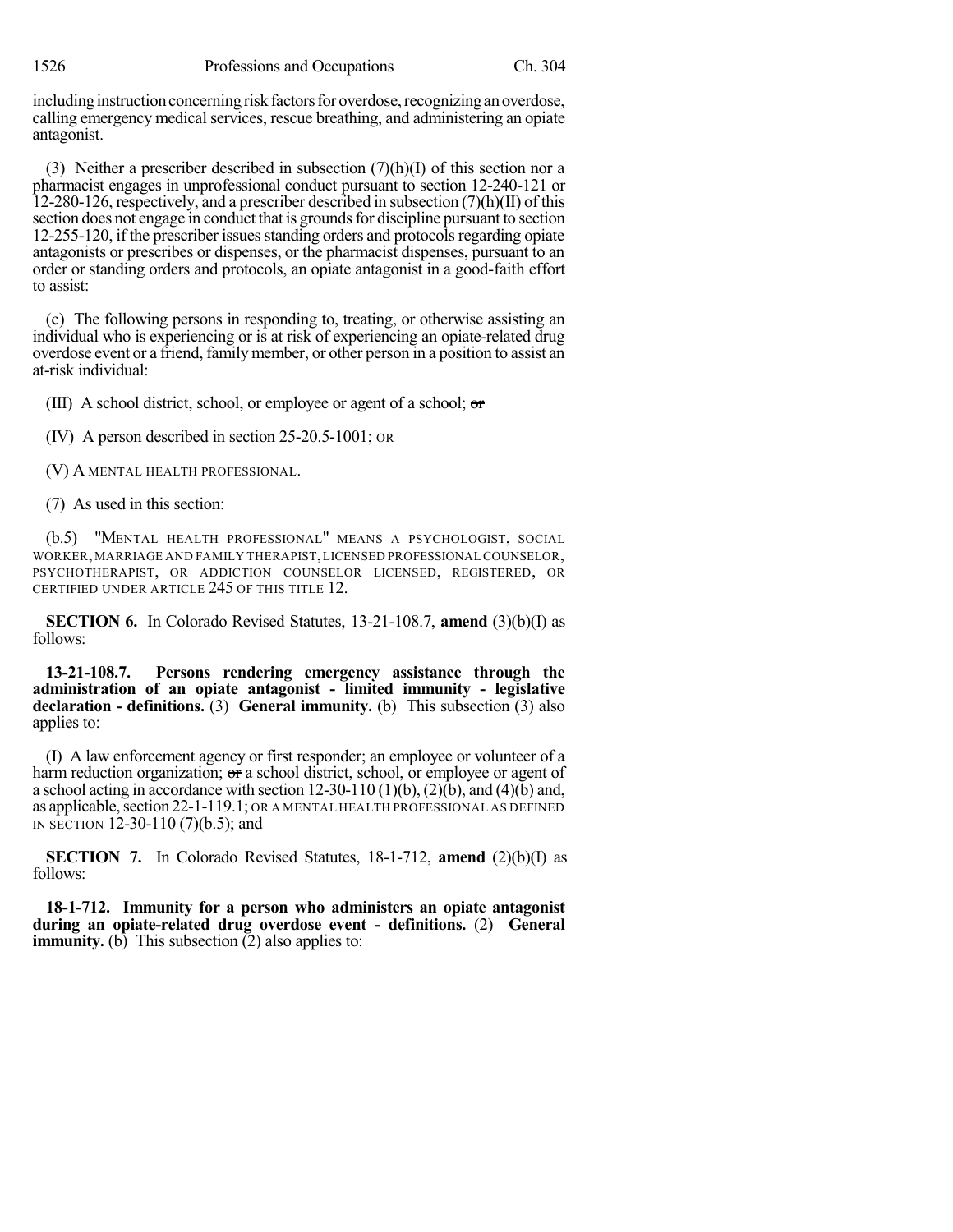(I) A law enforcement agency or first responder; an employee or volunteer of a harm reduction organization; or a school district, school, or employee or agent of a school acting in accordance with section  $12-30-110(1)(b)$ ,  $(2)(b)$ , and  $(4)(b)$  and, as applicable, section 22-1-119.1; OR A MENTAL HEALTH PROFESSIONAL AS DEFINED IN SECTION 12-30-110 (7)(b.5); and

**SECTION 8.** In Colorado Revised Statutes, 12-245-213, **amend** (1) introductory portion as follows:

**12-245-213. Professionalservice corporationsfor thepracticeofpsychology, social work, marriage and family therapy, professional counseling, and addiction counseling - definitions.** (1) Licensees, registrants, or certificate holders may, BUT ARE NOT REQUIRED TO, form professional service corporations for the practice of psychology, social work, marriage and family therapy, professional counseling, psychotherapy, or addiction counseling under the "Colorado Business Corporation Act", articles 101 to 117 of title 7, if the corporations are organized and operated in accordance with this section. The articles of incorporation of a professional service corporation formed pursuant to this section must contain provisions complying with the following requirements:

**SECTION 9.** In Colorado Revised Statutes, 12-245-214, **amend** (2) as follows:

**12-245-214. Denial of license, registration, or certification - reinstatement.** (2) If a board determines that an applicant does not possess the applicable qualifications required by this article 245 or, for a licensed clinical social worker, licensed social worker, licensed marriage and family therapist, licensed professional counselor, licensed addiction counselor, or level II or III certified addiction counselor, is unable to demonstrate his or her continued professional competence as required by section 12-245-410, 12-245-506, 12-245-606, or 12-245-806, respectively, the board may deny the applicant a license, registration, or certification or deny the reinstatement of a license, registration, or certification. If the application is denied, the board shall provide the applicant with a statement in writing setting forth the basis of the board's determination that the applicant does not possess the qualificationsorprofessional competence requiredbythis article245.The applicant may request a hearing on the determination as provided in section 24-4-104 (9).

**SECTION 10.** In Colorado Revised Statutes, 12-245-216, **amend** (1)(d)(IV) and  $(1)(e)$ ; and **add**  $(1)(f)$  as follows:

**12-245-216. Mandatory disclosure of information to clients.** (1) Except as otherwise provided in subsection (4) of this section, every licensee, registrant, or certificate holder shall provide the following information in writing to each client during the initial client contact:

(d) A statement indicating that:

(IV) The information provided by the client during therapy sessions is legally confidential in the case of licensed marriage and family therapists, social workers, professional counselors, and psychologists; licensed or certified addiction counselors; and registered psychotherapists INDIVIDUALS LICENSED, CERTIFIED, OR REGISTERED PURSUANT TO THIS ARTICLE 245, except as provided in section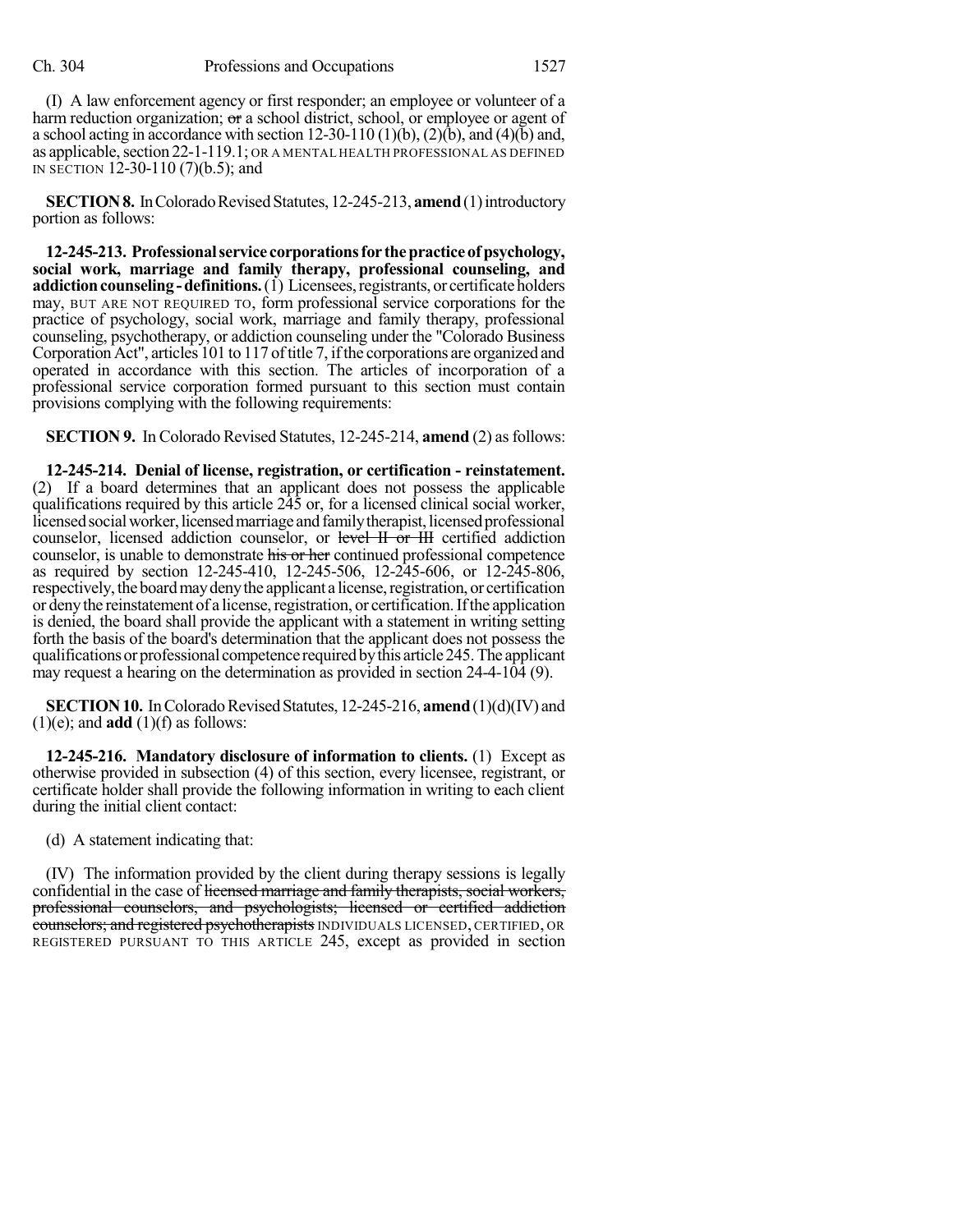1528 Professions and Occupations Ch. 304

12-245-220 and except for certain legal exceptions that will be identified by the licensee, registrant, or certificate holder should any such situation arise during therapy; and

(e) If the mental health professional is  $\alpha$  registered AN UNLICENSED psychotherapist, a statement indicating that a registered psychotherapist is a psychotherapist listed in the state's database and is authorized by law to practice psychotherapy in Colorado but is not licensed by the state and is not required to satisfy any standardized educational or testing requirements to obtain a registration from the state; AND

(f) A STATEMENT INDICATING THAT A CLIENT'S RECORDS MAY NOT BE MAINTAINED AFTER SEVEN YEARS PURSUANT TO SECTION  $12-245-226(1)(a)(II)(A)$ .

**SECTION 11.** In Colorado Revised Statutes, 12-245-217, **amend** (2)(e)(IV); and **add**  $(2)(g)$  and  $(2)(h)$  as follows:

**12-245-217. Scope of article - exemptions.** (2) The provisions of this article 245 shall not apply to:

(e) A person who resides in another state and who is currently licensed or certified as a psychologist, marriage and family therapist, clinical social worker, professional counselor, or addiction counselor in that state to the extent that the licensed or certified person performs activities or services in this state, if the activities and services are:

(IV) Disclosed to the public that the person is not licensed or certified in this state; or

(g) STUDENTS WHO ARE ENROLLED IN A SCHOOL PROGRAM AND ARE PRACTICING AS PART OF A SCHOOL PRACTICUM OR CLINICAL PROGRAM; OR

(h) APROFESSIONAL PRACTICING AURICULAR ACUDETOX IN ACCORDANCE WITH SECTION 12-245-233.

**SECTION 12.** In Colorado Revised Statutes, **amend** 12-245-218 as follows:

**12-245-218. Title use restrictions.** (1) A psychologist, social worker, marriage and family therapist, professional counselor, PSYCHOTHERAPIST, or addiction counselor may only use the title for which he or she THE PERSON is licensed, certified, or registered under this article 245. Except as provided in section 12-245-306 (3), no other person shall:

(a) Hold himself or herself out to the public by any title or description of services incorporating the terms "licensed clinical social worker", "clinical social worker", "LCSW", "licensed social worker", "LSW", "CLINICAL SOCIAL WORKER CANDIDATE", "PROVISIONAL SOCIAL WORKER", "SWP", "marriage and family therapist", "LMFT", "MFT", "MARRIAGE AND FAMILY THERAPIST CANDIDATE", "MFT CANDIDATE", "MFTC", "professional counselor", "LICENSED PROFESSIONAL COUNSELOR","LPC","LICENSED PROFESSIONAL COUNSELOR CANDIDATE","LPCC", "PROVISIONAL LICENSED PROFESSIONAL COUNSELOR", "psychologist", "PROVISIONAL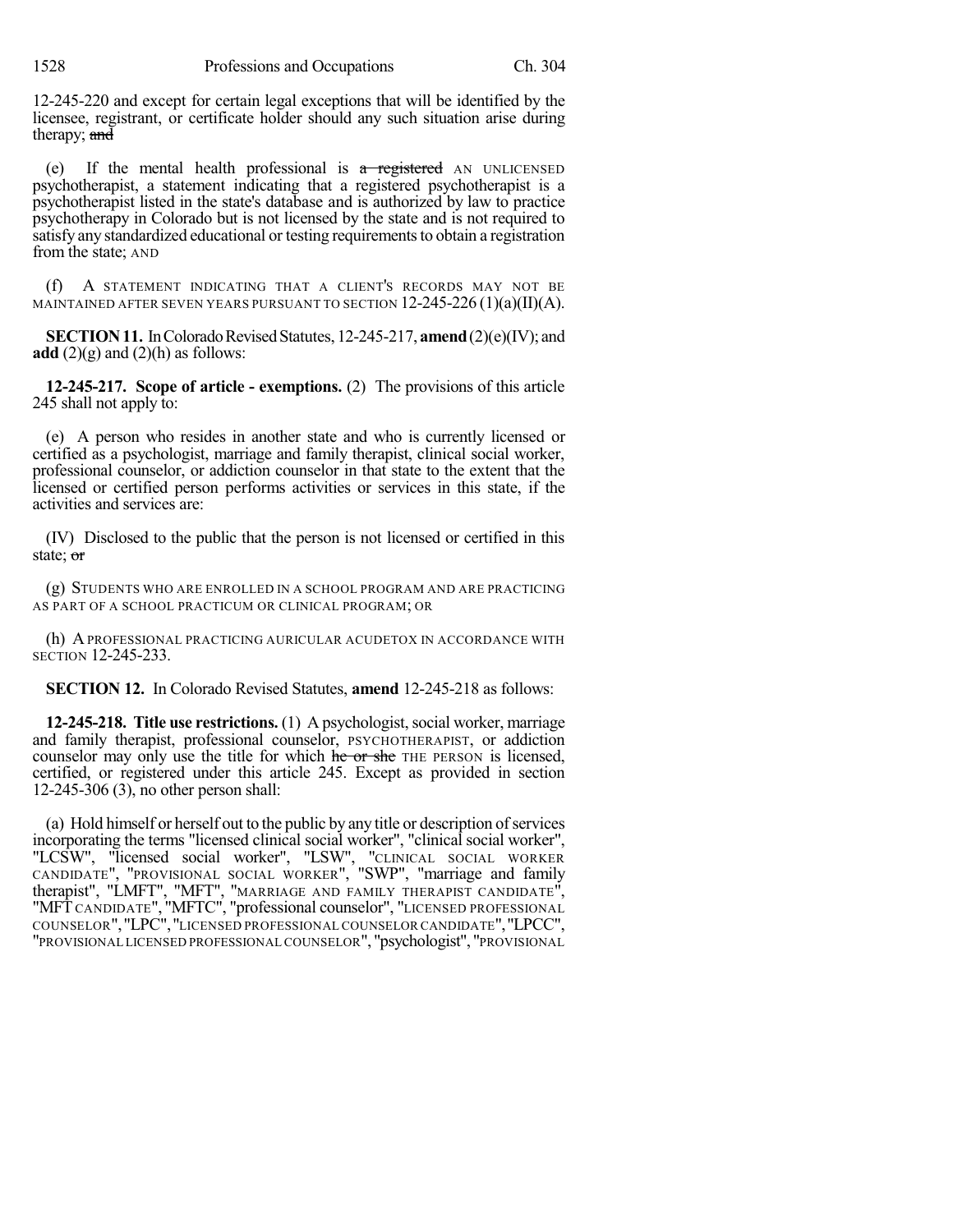PSYCHOLOGIST", "psychologist candidate", "psychology", "psychological", "UNLICENSED PSYCHOTHERAPIST", "addiction counselor", "licensed addiction counselor", "LAC", "certified addiction counselor", or "CAC"; and no other person shall; OR

(b) State or imply that he or she THE PERSON is licensed, CERTIFIED, OR REGISTERED to practice social work, marriage and family therapy, professional counseling, psychology, PSYCHOTHERAPY, or addiction counseling.

(2) Nothing in this section shall prohibit a person from stating or using the educational degrees that the person has obtained.

**SECTION 13.** In Colorado Revised Statutes, 12-245-220, **amend** (2) introductory portion and (2)(d)(IV)(B); and **repeal** (6) as follows:

**12-245-220. Disclosure of confidential communications - definitions.** (2) Subsection (1) of this section does not apply AND A PERSON MAY DISCLOSE CONFIDENTIAL INFORMATION when:

(d)(IV)(B) Notwithstanding subsection  $(6)$  of this section, This subsection (2)(d) applies to covered entities, as defined in HIPAA.

(6) This section does not apply to covered entities, their business associates, or health oversight agencies, as each is defined in the federal "Health Insurance Portability and Accountability Act of 1996", as amended by the federal "Health Information Technology for Economic and Clinical Health Act", Pub.L. 111-5, as amended, and the respective implementing regulations.

**SECTION 14.** In Colorado Revised Statutes, **add** 12-245-222.5 as follows:

**12-245-222.5. Mental health disciplinary record work group - creation recommendations - report - repeal.** (1) THERE IS CREATED IN THE DIVISION THE MENTAL HEALTH DISCIPLINARY RECORD WORK GROUP CONCERNING RECORDS THAT IMPACT THE INITIAL LICENSURE, CERTIFICATION, REGISTRATION, AND ONGOING PRACTICE OF INDIVIDUALS REGULATED PURSUANT TO THIS ARTICLE 245.

(2) THE DIRECTOR SHALL SERVE AS A MEMBER OF THE WORK GROUP AND SHALL APPOINT ADDITIONAL MEMBERS THAT INCLUDE THE FOLLOWING:

(a) THREE MENTAL HEALTH PROFESSIONALS REGULATED PURSUANT TO THIS ARTICLE 245;

(b) TWO REPRESENTATIVES OF ASSOCIATIONS THAT REPRESENT PROFESSIONALS REGULATED UNDER THIS ARTICLE 245;

(c) ONE REPRESENTATIVE FROM THE OPIOID AND OTHER SUBSTANCE USE DISORDERS STUDY COMMITTEE CREATED IN SECTION 10-22.3-101; AND

(d) THREE MEMBERS OF THE PUBLIC WHO OFFER EXPERTISE ON CRIMINAL JUSTICE REFORM, THE MENTAL HEALTH WORKFORCE, AND CONSUMER PROTECTION.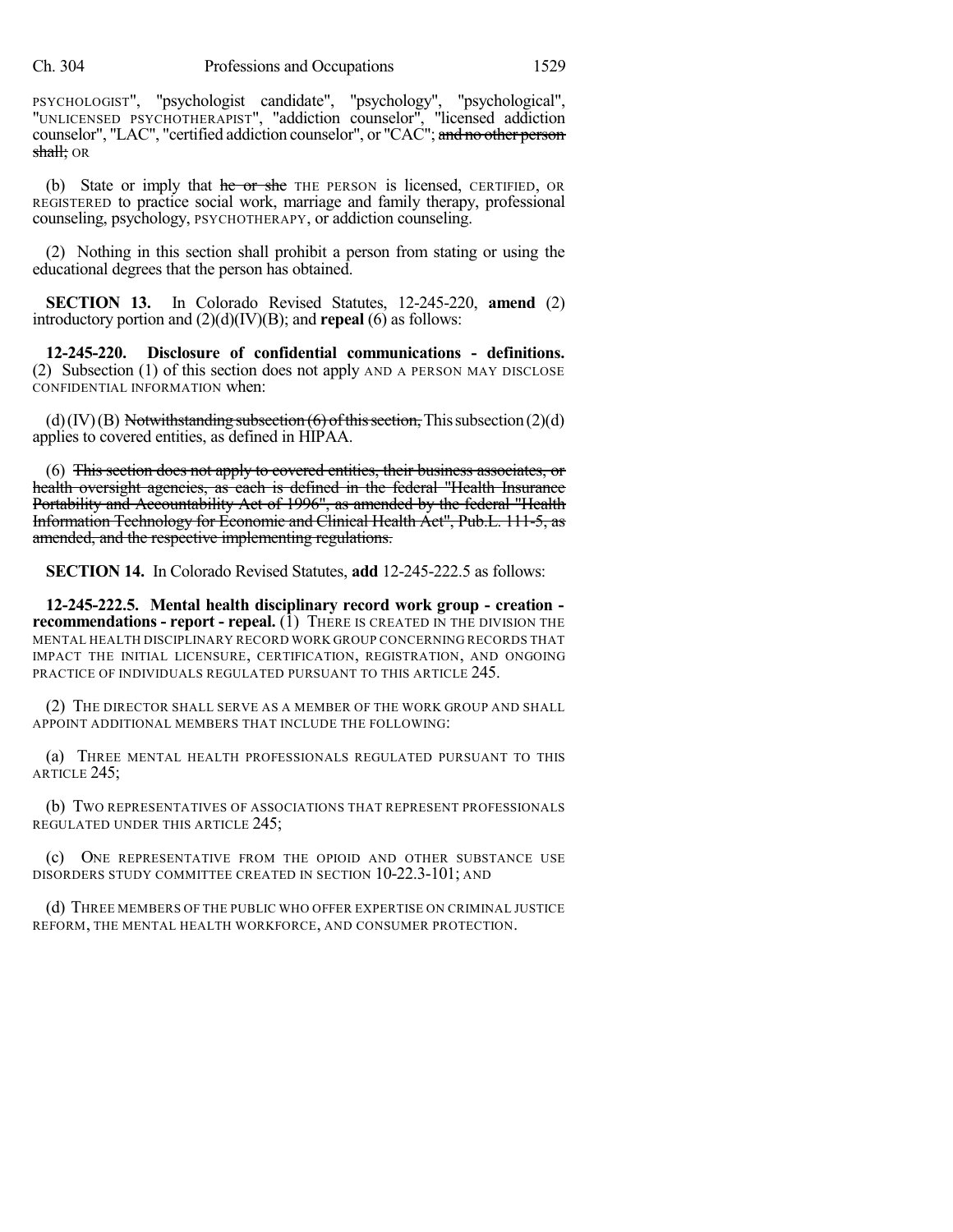(3) THE DIRECTOR SHALL CONVENE MEETINGS OFTHE WORK GROUP,WHICH SHALL MEET AS OFTEN AS THE DIRECTOR DEEMS NECESSARY. A MAJORITY OF WORK GROUP MEMBERS MUST BE PRESENT AT THE MEETING IN ORDER TO PROCEED.

(4) THE WORK GROUP IS AUTHORIZED TO MEET USING ONLINE COMMUNICATIONS PLATFORMS AND MAY MEET IN PERSON AS CIRCUMSTANCES ALLOW.

(5) MEMBERS OF THE WORK GROUP SHALL SERVE WITHOUT COMPENSATION.

(6) ON OR BEFORE JANUARY 1, 2021, THE WORK GROUP SHALL CONSIDER RECOMMENDATIONS CONCERNING RULEMAKING AND LEGISLATIVE ACTIONS REGARDING:

(a) THE TIMELINE FOR WHICH THE DIVISION SHALL MAKE LETTERS OF ADMONITION AVAILABLE TO THE PUBLIC AND ANY EXCEPTIONS FOR CONTINUED INTERNAL USE BY THE APPLICABLE REGULATOR; AND

(b) THE TIMELINES, PARAMETERS, AND CONDITIONS FOR WHICH THE DIVISION IS AUTHORIZED TO DISCLOSE TO THE PUBLIC RECORDS FOR CERTAIN FELONIES, DEFERRED SENTENCES, OR FELONY CHARGES THAT ARE NONVIOLENT, INCLUDING NONVIOLENT DRUG OFFENSES, THAT OCCURRED BEFORE THE DATE OF APPLICATION FOR INITIAL LICENSURE, CERTIFICATION, OR REGISTRATION.

(7) IN CONSIDERING ITS RECOMMENDATIONS, THE WORK GROUP MUST CONSIDER AND ACCEPT PUBLIC COMMENT REGARDING IMPACTS OF CURRENT POLICIES ON:

- (a) CONSUMER PROTECTION;
- (b) THE MENTAL HEALTH WORKFORCE;
- (c) SOCIAL EQUITY; AND
- (d) PATIENT ACCESS TO CARE.

(8) THE WORK GROUP SHALL REPORT ITS FINAL RECOMMENDATIONS AND A MINORITY REPORT, IF APPLICABLE, ON OR BEFORE JANUARY 1, 2021, TO:

(a) THE HEALTH AND HUMAN SERVICES OF THE SENATE, OR ITS SUCCESSOR COMMITTEE;

(b) THE HEALTH AND INSURANCE COMMITTEE AND THE PUBLIC HEALTH CARE AND HUMAN SERVICES COMMITTEE OF THE HOUSE OF REPRESENTATIVES, OR THEIR SUCCESSOR COMMITTEES;

- (c) THE GOVERNOR; AND
- (d) THE EXECUTIVE DIRECTOR.
- (9) THIS SECTION IS REPEALED, EFFECTIVE JUNE 30, 2021.

**SECTION 15.** In Colorado Revised Statutes, 12-245-224, **amend** (1)(a) and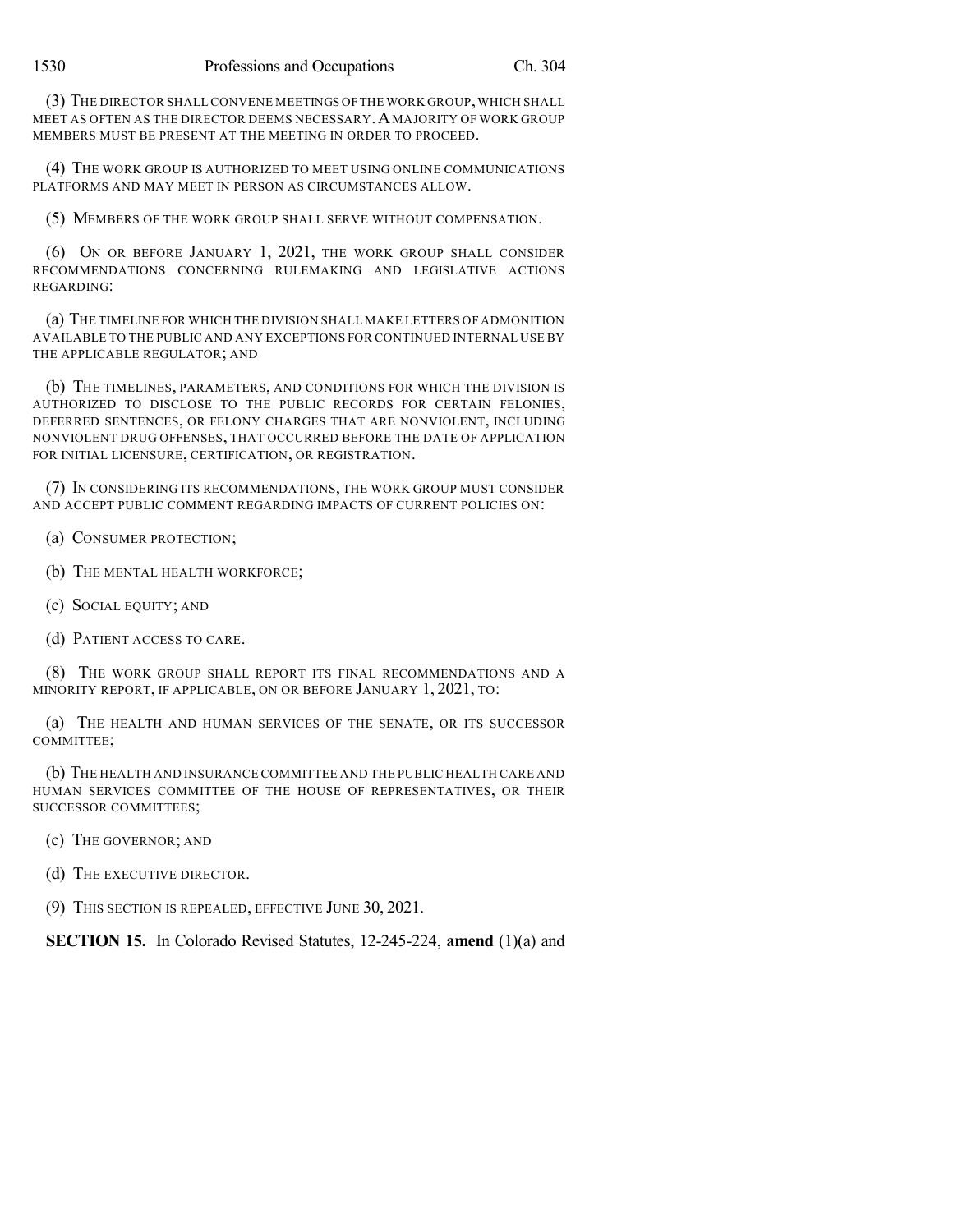(1)(q); and **add** (1.5) as follows:

**12-245-224. Prohibited activities - related provisions - definition.** (1) A person licensed, registered, or certified under this article 245 violates this article 245 if the person:

(a) Has been convicted of or pled guilty or nolo contendere to a felony OR TO ANY CRIME RELATED TO THE PERSON'S PRACTICE, or received a deferred sentence to a felony charge. A certified copy of the judgment of a court of competent jurisdiction of the conviction or plea is conclusive evidence of the conviction or plea. In considering the disciplinary action, each board is governed by sections 12-20-202 (5) and 24-5-101.

(q) Has offered or given commissions, rebates, or other forms of remuneration for the referral of clients except that UNLESS THE OFFER OR REMUNERATION WAS FOR SERVICES PROVIDED, INCLUDING MARKETING, OFFICE SPACE, ADMINISTRATIVE, CONSULTATIVE, AND CLINICAL SERVICES, AND NOT FOR THE REFERRAL ITSELF. A licensee, registrant, or certificate holder may pay an independent advertising or marketing agent compensation for advertising or marketing services rendered on the person's behalf by the agent, including compensation that is paid for the results of performance of the services on a per-patient basis.

(1.5) ANY CONTRACT ENTERED INTO BY A LICENSEE, CERTIFICATE HOLDER, OR REGISTRANT FOR THE PURPOSE OF MARKETING, OFFICE SPACE, ADMINISTRATIVE SUPPORT, OR ANY OTHER OVERHEAD EXPENSE SHALL NOT PROVIDE REMUNERATION FOR REFERRALS OF CLIENTS OR PATIENTS OR OTHERWISE CREATE A FINANCIAL BENEFIT OR INCENTIVE TO THE CONTRACTOR THAT IS TIED TO OR CONDITIONED ON THE NUMBER OF CLIENTS OR PATIENTS THAT THE LICENSEE, CERTIFICATE HOLDER, OR REGISTRANT SEES,THE VALUE OFTHE SERVICES THAT THE LICENSEE,CERTIFICATE HOLDER, OR REGISTRANT PROVIDES, OR ANY FINANCIAL RECOVERY TO WHICH THE LICENSEE, CERTIFICATE HOLDER, OR REGISTRANT IS ENTITLED.

**SECTION 16.** In Colorado Revised Statutes, 12-245-226, **amend** (2)(d)(I) as follows:

**12-245-226. Disciplinary proceedings-judicial review - mental and physical examinations - multiple licenses.** (2) (d) (I) If a board has reasonable cause to believe that a licensee, registrant, or certificate holder whom the board licenses, registers, or certifies pursuant to this article 245 is unable to practice with reasonable skill and safety to patients, the board may require the licensee, registrant, or certificate holder to submit to mental or physical examinations designated by the board. Upon the failure of the licensee, registrant, or certificate holder to submit to a mental or physical examination, and unless the person shows good cause for the failure, the board may act pursuant to subsection  $(2)(c)$  of this section or enjoin a licensee, registrant, or certificate holder pursuant to section 12-245-230 SUSPEND THE LICENSE, CERTIFICATION, OR REGISTRATION OF THE PERSON until the person submits to the required examinations.

**SECTION 17.** In Colorado Revised Statutes, 12-245-233, **amend** (1), (2), and (4) as follows: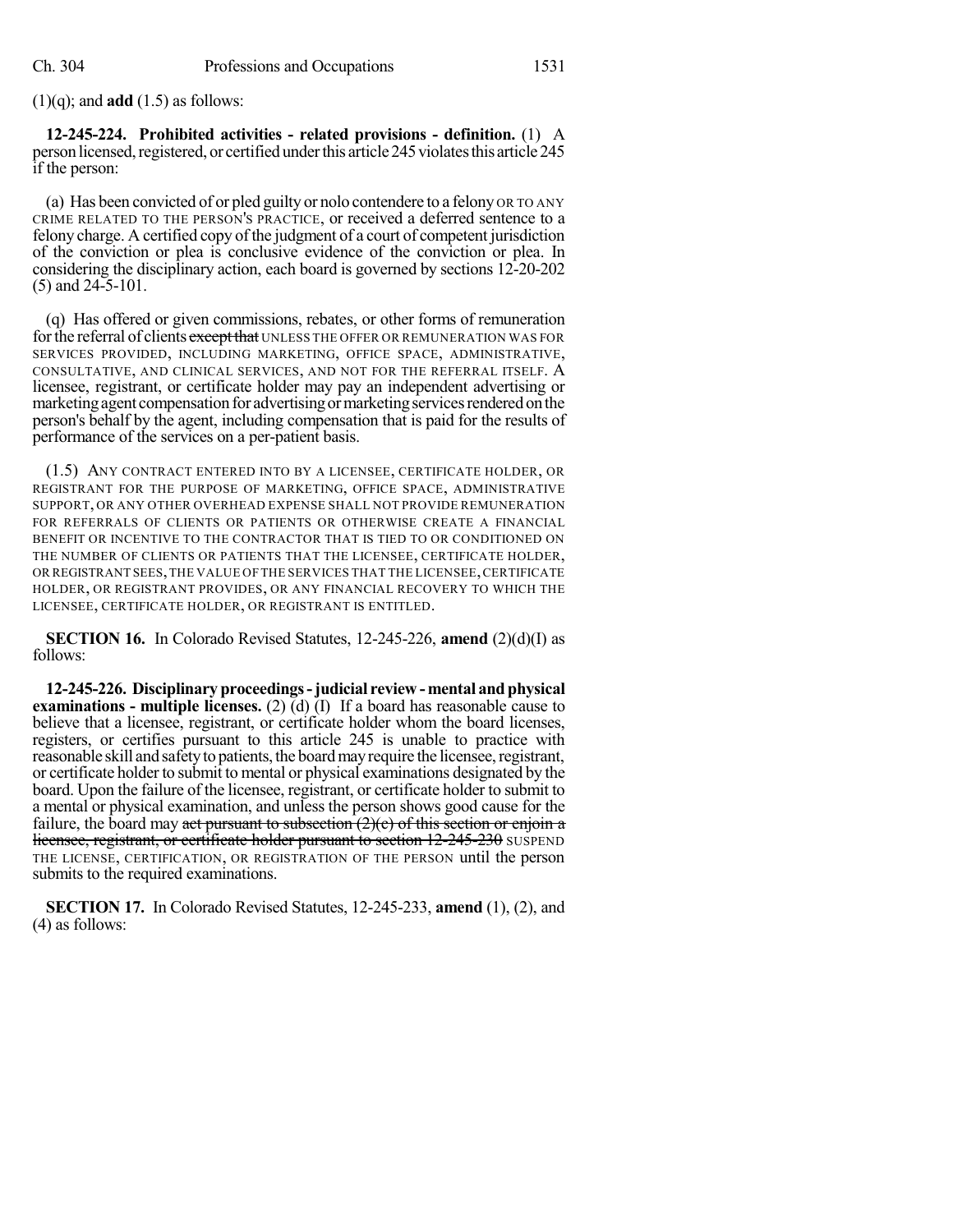**12-245-233. Auricularacudetoxbyprofessionals-training-definition.**(1) A mental health care professional who has provided documentation that he or she has been trained to performauricular acudetox in accordance with subsection (4) ofthis section may perform auricular acudetox if the auricular acudetox is performed under the mental health care professional's current scope of practice. and the mental health professional is:

(a) Licensed pursuant to this article 245;

(b) Certified as a level III addiction counselor pursuant to part 8 of this article  $245$ ; or

(c) Registered as a psychotherapist pursuant to part 7 of this article 245.

(2) A mental health care professional performing auricular acudetox pursuant to subsection (1) of this section shall not use the title "acupuncturist" or otherwise claim to be a person qualified to perform acupuncture beyond the scope of this section.

(4) In order to perform auricular acudetox pursuant to subsection (1) of this section, a mental health care professional must successfully complete a training program in auricular acudetox for the treatment of substance use disorders that meets or exceeds standards of training established by the National Acupuncture Detoxification Association or another organization approved by the director.

**SECTION 18.** In Colorado Revised Statutes, 12-245-404, **amend** (2)(c) and (4) as follows:

**12-245-404. Qualifications - examination - licensure and registration.** (2) The board shall license as a licensed clinical social worker a person who files an application, in a form and manner required by the board, submits the fee required by the board pursuant to section 12-245-205, and submits evidence satisfactory to the board that the applicant:

(c) Has practiced social work for at least two years under the VIRTUAL OR IN-PERSON supervision of a licensed clinicalsocial worker OR OTHER PERSON WITH EQUIVALENT EXPERIENCE AS DETERMINED BY THE BOARD, which practice includes training and work experience in the area of clinical social work practice; and

(4) (a) A person licensed as a licensed social worker pursuant to subsection  $(1)$ of this section may, but is not required to, register with the database of registered psychotherapists pursuant to section 12-245-703. THE BOARD SHALL REGISTER AS A CLINICAL SOCIAL WORKER CANDIDATE A PERSON WHO FILES AN APPLICATION FOR REGISTRATION, ACCOMPANIED BY THE FEE REQUIRED BY SECTION 12-245-205, WHO IS NOT IN VIOLATION OF ANY PROVISION OF THIS ARTICLE 245 OR ANY RULES PROMULGATED BY THE BOARD, AND WHO:

(I) SUBMITS EVIDENCE SATISFACTORY TO THE BOARD THAT THE PERSON HAS MET THE REQUIREMENTS OF SUBSECTIONS  $(2)(a)$  and  $(2)(b)$  of this section; and

(II) HAS NOT PREVIOUSLY REGISTERED AS A CLINICAL SOCIAL WORKER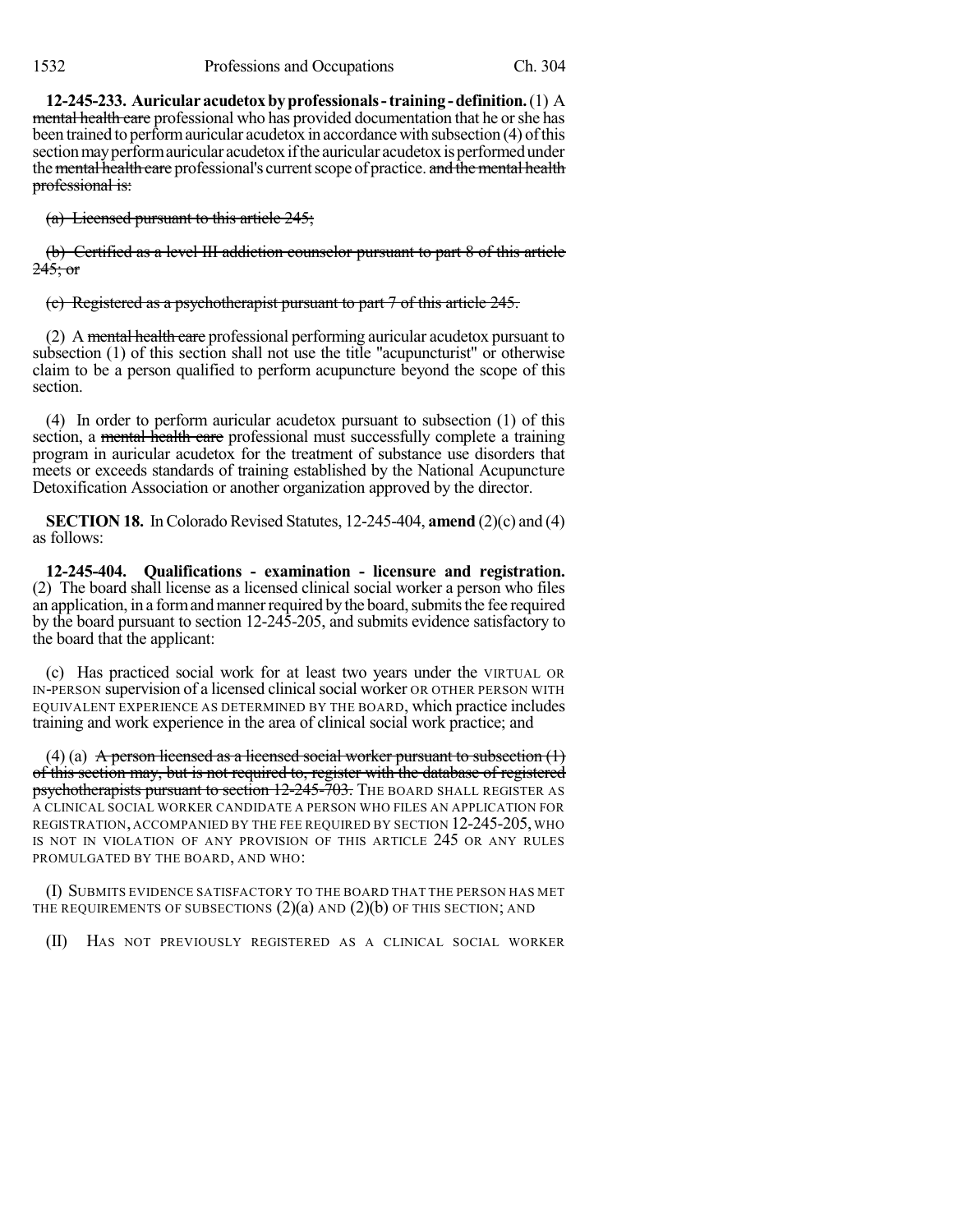CANDIDATE BY THE BOARD.

(b) A CLINICAL SOCIAL WORKER CANDIDATE REGISTERED PURSUANT TO THIS SUBSECTION (4) IS UNDER THE JURISDICTION OF THE BOARD. IF THE REQUIREMENTS OF SUBSECTIONS  $(2)(c)$  AND  $(2)(d)$  OF THIS SECTION ARE NOT MET WITHIN FOUR YEARS AFTER THE DATE OF REGISTRATION AS A CANDIDATE, THE REGISTRATION OF THE CLINICAL SOCIAL WORKER CANDIDATE EXPIRES AND IS NOT RENEWABLE UNLESS THE BOARD, IN ITS DISCRETION, GRANTS THE CANDIDATE AN EXTENSION. APERSON WHOSE CLINICAL SOCIAL WORKER CANDIDATE REGISTRATION EXPIRES IS NOT PRECLUDED FROM APPLYING FOR LICENSURE OR REGISTRATION WITH ANY OTHER MENTAL HEALTH BOARD FOR WHICH THE PERSON IS QUALIFIED.

**SECTION 19.** In Colorado Revised Statutes, 12-245-406, **amend** (3) as follows:

**12-245-406. Scope of part.** (3) No person may supervise the practice of social work for the purpose of licensure compliance or disciplinary proceedings unless licensed APPROVED BY THE BOARD pursuant to section 12-245-404. except that, in cases where no licensed clinical social worker is available for supervision for licensure, the licensee may apply to the board for approval to be supervised by a person with equivalent experience as determined by the board.

**SECTION 20.** In Colorado Revised Statutes, **amend** 12-245-408 as follows:

**12-245-408. Clinical social work practice of psychotherapy.** For the purpose of licensure, the practice, under this part 4, of psychotherapy and other clinical activities within the definition of social work practice in section 12-245-403 is limited to licensed clinical social workers or licensed social workers supervised by licensed clinical social workers IN ACCORDANCE WITH SECTION 12-245-404 (2)(c).

**SECTION 21.** In Colorado Revised Statutes, 12-245-410, **amend** (1)(b)(III) as follows:

**12-245-410. Continuing professional competency - rules - definition.** (1) (b) The board shall adopt rules establishing a continuing professional competency program that includes, at a minimum, the following elements:

(III) Periodic demonstration of knowledge and skills through documentation of activities necessary to ensure at least minimal ability to safely practice the profession. COURSE WORK PROVIDED BY AN ACCREDITED EDUCATIONAL INSTITUTION OR A NATIONALLY OR REGIONALLY RECOGNIZED PROFESSIONAL ORGANIZATION IS THE ONLY ONE OF A NUMBER OF CONTINUING PROFESSIONAL COMPETENCY ACTIVITIES THAT MAY SATISFY THE FULL CONTINUING COMPETENCY REQUIREMENT. Nothing in this subsection  $(1)(b)(III)$  shall require a licensed clinical social worker or a licensed social worker to retake any examination required pursuant to section 12-245-404 in connection with initial licensure.

**SECTION 22.** In Colorado Revised Statutes, 12-245-302, **amend** (2) introductory portion and (3) as follows:

**12-245-302. State board of psychologist examiners - created - members terms.** (2) The board consists of seven members who are citizens of the United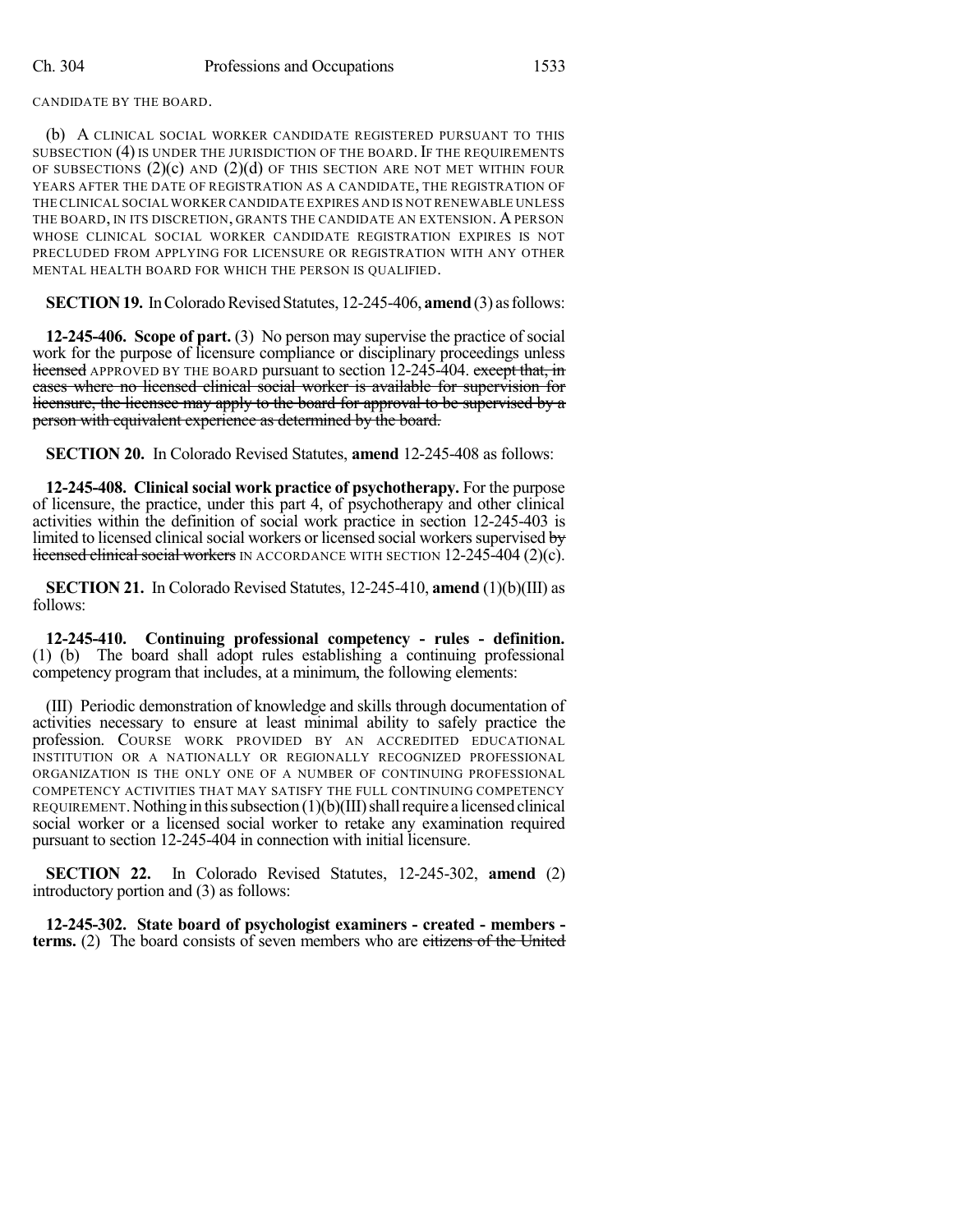States and residents of the state of Colorado as follows:

 $(3)$  (a) Each board member shall hold office until the expiration of the member's appointed term or until a successor is duly appointed. Except as specified in subsection  $(3)(b)$  of this section, The term of each member shall be four years, and no board member shall serve more than two full consecutive terms. Any vacancy occurring in board membership other than by expiration of a term shall be filled by the governor by appointment for the unexpired term of the member.

(b) The terms of office of the members on the board are modified as follows in order to ensure staggered terms of office:

(I) The second term of office of the licensed psychologist board member and one of the two board members representing the general public, whose second term would otherwise expire on June 30, 2010, shall expire on May 31, 2008, and the governor shall appoint one new licensed psychologist and one new representative of the general public to serve terms as described in subsection  $(3)(a)$  of this section commencing on June 1, 2008.

(II) The initial term of office of the one board member representing the general public whose initial term would otherwise expire on June 30, 2009, shall expire on May 31, 2009, and the board member is eligible to serve one additional four-year termcommencing on June 1, 2009, and expiring on May 31, 2013. On and after the expiration of this board member's term or a vacancy in this position, the governor shall appoint a licensed psychologist to this position on the board, who is eligible to serve terms as described in subsection  $(3)(\hat{a})$  of this section commencing on June 1 of the applicable year.

(III) The initial term of office of one of the two licensed psychologist board members whose initial term would otherwise expire on June 30, 2010, shall expire on May 31, 2009. This board member shall be eligible to serve one additional four-year term, commencing on June 1, 2009, and expiring on May 31, 2013. On and after the expiration of this board member's term, persons appointed to this position on the board shall serve terms as described in subsection  $(3)(a)$  of this section commencing on June 1 of the applicable year.

(IV) The initial terms of office of the remaining licensed psychologist board member and the other board member representing the general public, whose initial terms would otherwise expire on June  $3\dot{0}$ ,  $2010$ , shall expire on May 31, 2010. Each of these board members shall be eligible to serve one additional four-year term commencing on June 1, 2010, and expiring on May 31, 2014. On and after the expiration of these board members' terms, persons appointed to these positions on the board shall serve terms as described in subsection  $(3)(a)$  of this section commencing on June 1 of the applicable year.

(V) The second term of office of the remaining board member representing the general public whose second term would otherwise expire on June 30, 2010, shall expire on May 31, 2010. The governor shall appoint one new representative of the general public to serve terms as described in subsection  $(3)(a)$  of this section commencing on June 1, 2010.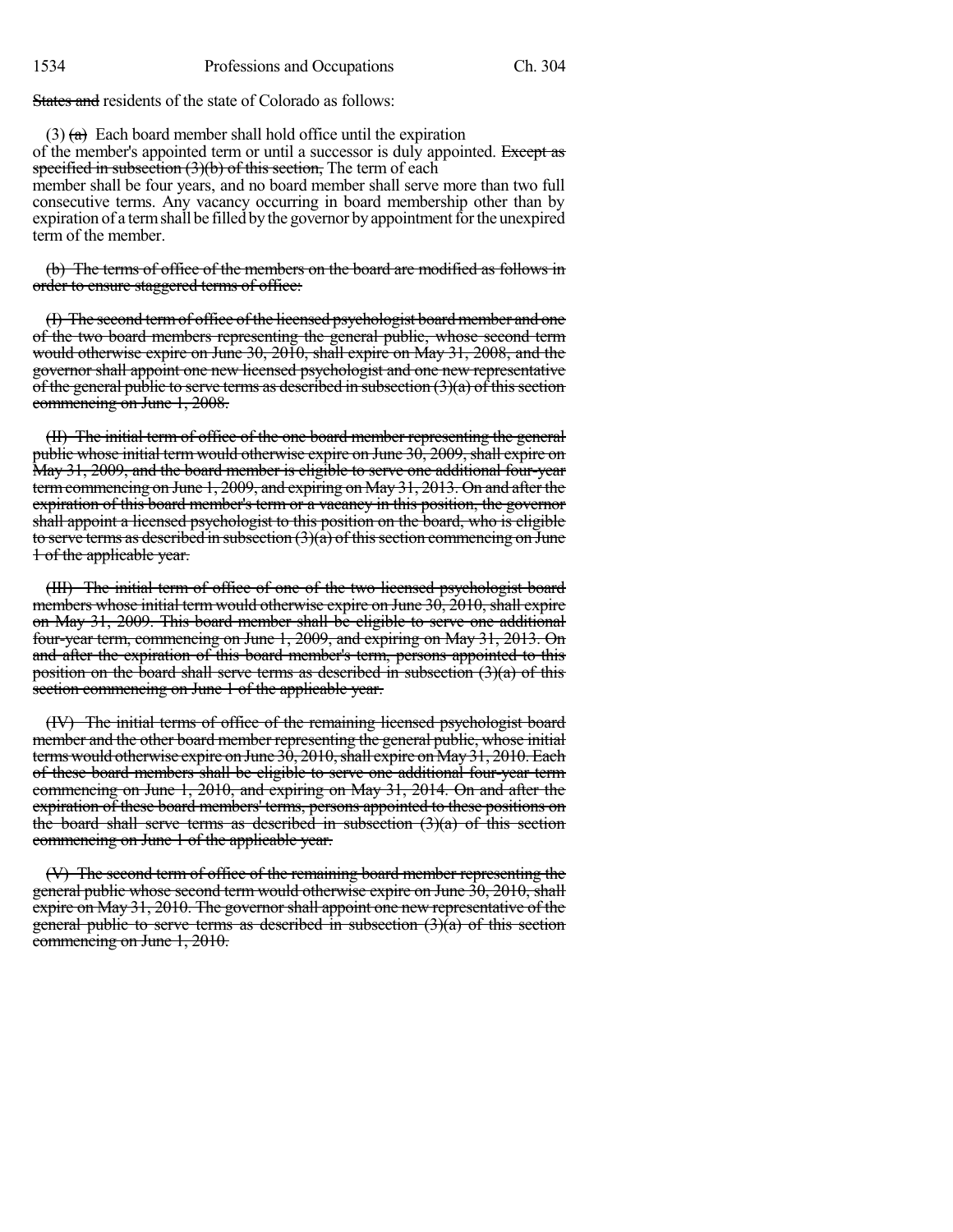**SECTION 23.** In Colorado Revised Statutes, 12-245-304, **amend** (1)(d) and  $(1)(e)$ ; and **add**  $(1)(f)$  as follows:

**12-245-304. Qualifications - examinations - licensure.** (1) The board shall issue a license as a psychologist to each applicant who files an application in a form and manner required by the board, submits the fee required by the board pursuant to section 12-245-205, and furnishes evidence satisfactory to the board that the applicant:

(d) Has had at least one year of postdoctoral experience practicing psychology under supervision approved by the board; and

(e) Demonstrates professional competence by passing a single, written examination in psychology as prescribed by the board and a jurisprudence examination administered by the division; AND

(f) ON AND AFTER THE EFFECTIVE DATE OF THIS SUBSECTION  $(1)(f)$ , UPON THE INITIAL APPLICATION FOR LICENSURE HAS COMPLETED A NAME-BASED CRIMINAL HISTORY RECORD CHECK, AS DEFINED IN SECTION 22-2-119.3 (6)(d), WITH SATISFACTORY RESULTS AS DETERMINED BY THE BOARD.

**SECTION 24.** In Colorado Revised Statutes, 12-245-402, **amend** (1) as follows:

**12-245-402. State board of social work examiners - created - members terms.** (1) There is hereby created under the supervision and control of the division the state board of social work examiners, which shall consist CONSISTS of seven members who are citizens of the United States and residents of the state of Colorado.

**SECTION 25.** In Colorado Revised Statutes, 12-245-502, **amend** (1) as follows:

**12-245-502. State board of marriage and family therapist examiners created - members- terms.** (1) There is hereby created under the supervision and control of the division the state board of marriage and family therapist examiners, which shall consist CONSISTS of seven members who are eitizens of the United States and residents of the state of Colorado.

**SECTION 26.** In Colorado Revised Statutes, 12-245-601, **add** (1.5) and (2.5) as follows:

**12-245-601. Definitions.** As used in this part 6, unless the context otherwise requires:

(1.5) "CLINICAL SUPERVISION" MEANS SUPERVISION PROVIDED BY A LICENSED PROFESSIONAL COUNSELOR SUPERVISOR, LICENSED PSYCHOLOGIST, LICENSED MARRIAGE AND FAMILY THERAPIST, LICENSED CLINICAL SOCIAL WORKER, OR LICENSED ADDICTION COUNSELOR; THAT IS NOT ADMINISTRATIVE IN NATURE; AND THAT MAY INCLUDE A COLLABORATIVE RELATIONSHIP THAT PROMOTES THE EDUCATION, GROWTH, AND DEVELOPMENT OF A LICENSED PROFESSIONAL COUNSELOR APPLICANT AND PROVIDES FOR THE EVALUATION OF THE APPLICANT'S CLINICAL PERFORMANCE AND COMPETENCY.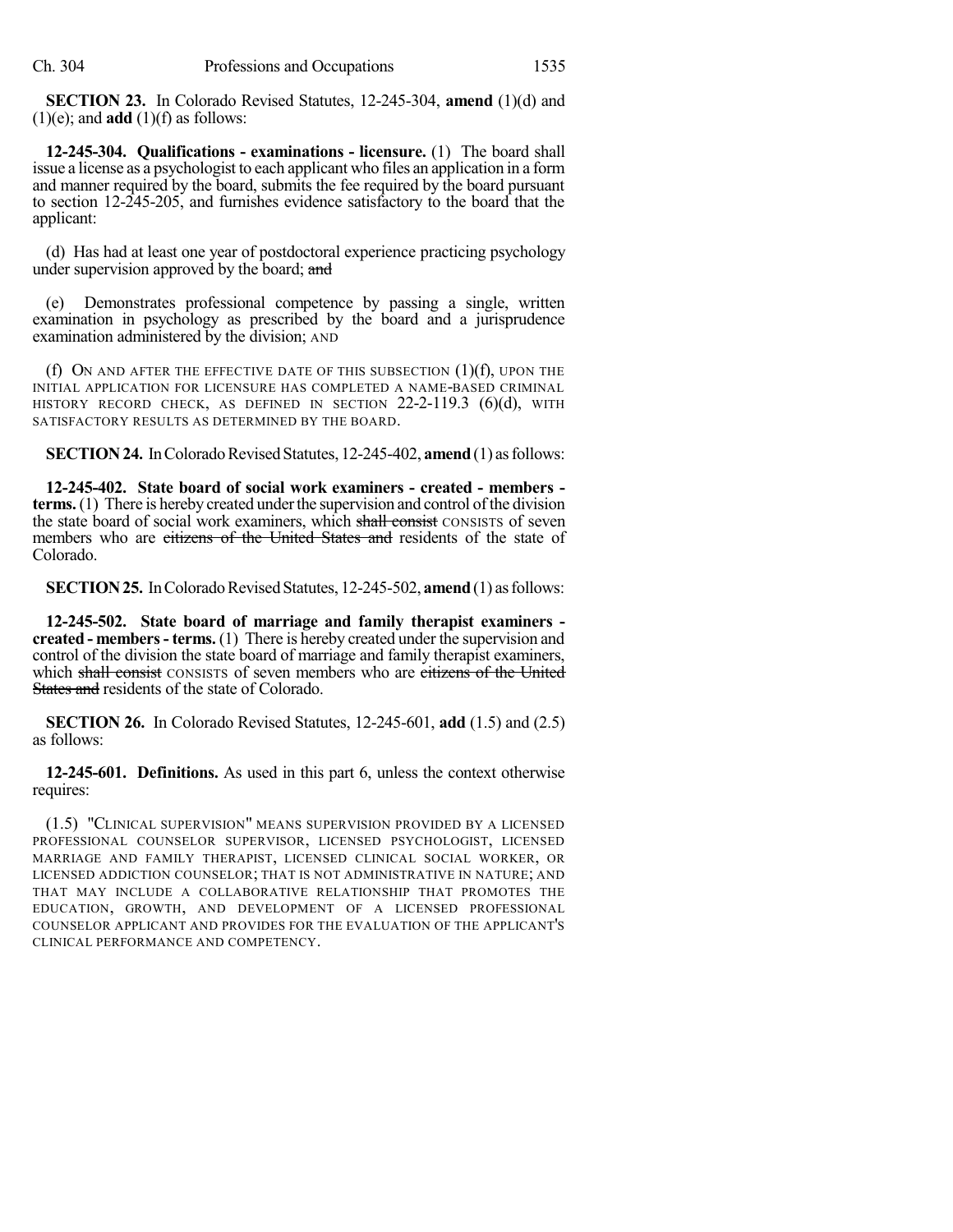(2.5) "LICENSED PROFESSIONAL COUNSELOR SUPERVISOR" MEANS A LICENSED PROFESSIONAL COUNSELOR WHO HAS RECEIVED EDUCATION AND TRAINING IN THE CLINICAL SUPERVISION OF MENTAL HEALTH PROFESSIONALS AS DETERMINED BY THE BOARD.

**SECTION 27.** In Colorado Revised Statutes, 12-245-602, **amend** (1) as follows:

**12-245-602. State board of licensed professional counselor examiners created - members - fines.** (1) There is hereby created the state board of licensed professional counselor examiners under the supervision and control of the division. The board shall consist CONSISTS of seven members who are citizens of the United States and residents of the state of Colorado.

**SECTION 28.** In Colorado Revised Statutes, 12-245-501, **add** (2.5) as follows:

**12-245-501. Definitions.** As used in this part 5, unless the context otherwise requires:

(2.5) "CLINICAL SUPERVISION" MEANS:

(a) THE EVALUATION AND MODIFICATION OR APPROVAL BY A SUPERVISOR OF THE CLINICAL PRACTICE OF THE PERSON BEING SUPERVISED; AND

(b) A SOURCE OF KNOWLEDGE, EXPERTISE, AND MORE ADVANCED SKILLS MADE AVAILABLE TO THE PERSON BEING SUPERVISED.

**SECTION 29.** In Colorado Revised Statutes, 12-245-504, **amend** (1)(d) as follows:

**12-245-504. Qualifications - examination - licensure and registration.** (1) The board shall issue a license as a marriage and family therapist to each applicant who files an application in a form and manner required by the board, submits the fee required by the board pursuant to section 12-245-205, and furnishes evidence satisfactory to the board that the applicant:

(d) Subsequent to completing his or her THE APPLICANT's master's or doctoral degree, has had at least two years of post-master's or one year of postdoctoral practice in individual and marriage and family therapy, including at least one thousand five hundred hours of face-to-face direct client contact as determined by the board for the purpose of assessment and intervention under board-approved CLINICAL supervision THAT MAY BE IN-PERSON OR TELESUPERVISION; and

**SECTION 30.** In Colorado Revised Statutes, 12-245-604, **amend** (1)(d) as follows:

**12-245-604. Licensure - examination - licensed professional counselors.** (1) The board shall issue a license as a licensed professional counselor to each applicant who files an application in a form and manner required by the board, submits the fee required by the board pursuant to section 12-245-205, and furnishes evidence satisfactory to the board that the applicant: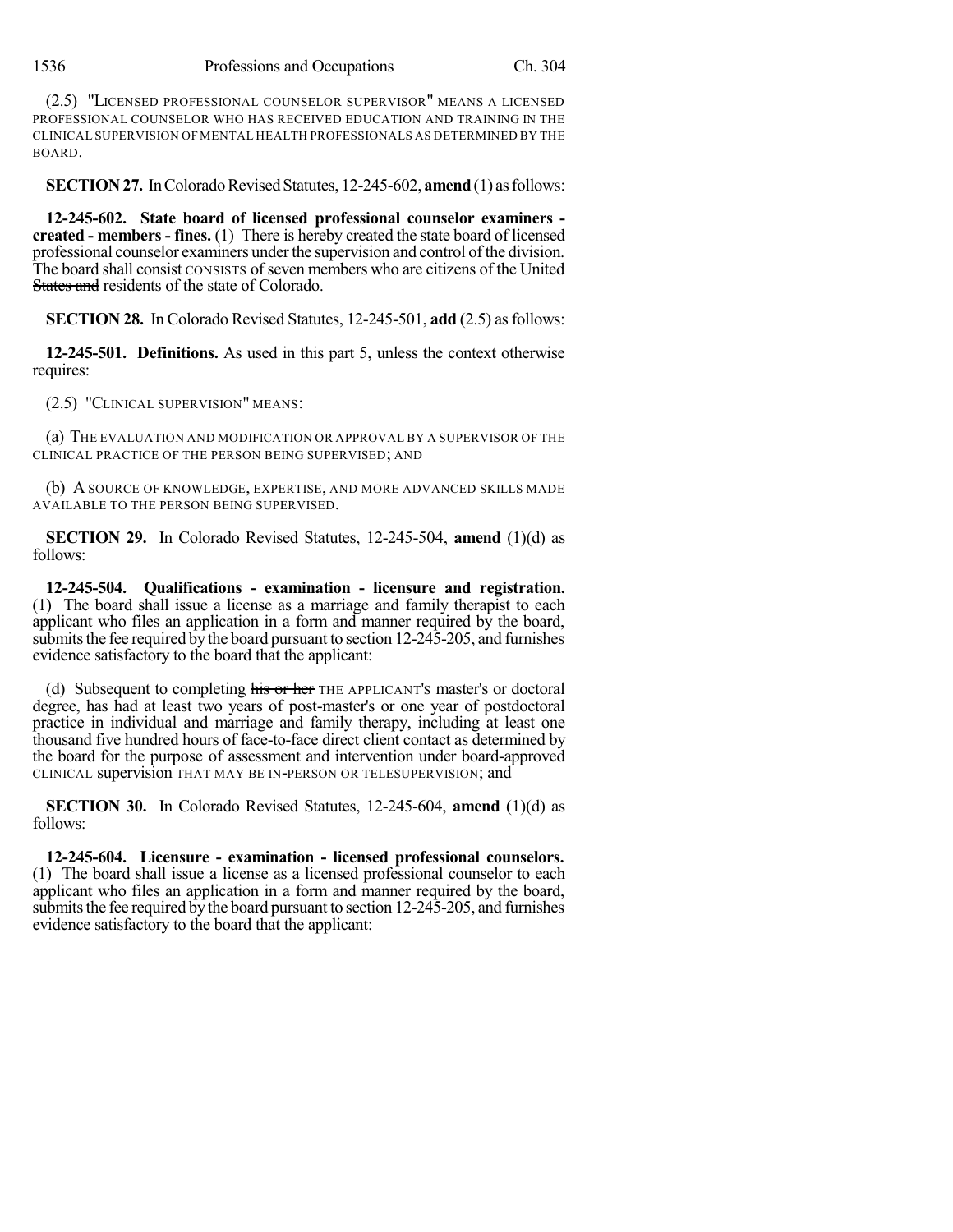(d)(I) Has at least two years of post-master's practice or one year of postdoctoral practice in licensed professional counseling under CLINICAL supervision; approved by the board; and

(II) HAS AT LEAST TWO THOUSAND HOURS OF PRACTICE IN COUNSELING, INCLUDING AT LEAST ONE THOUSAND FIVE HUNDRED HOURS OF FACE-TO-FACE DIRECT CLIENT CONTACT UNDER CLINICAL SUPERVISION THAT IS IN-PERSON OR IS TELESUPERVISION; AND

**SECTION 31.** In Colorado Revised Statutes, 12-245-604, **add** (5) as follows:

**12-245-604. Licensure - examination - licensed professional counselors.** (5) (a) IF AN APPLICANT HAS COMPLETED AN EQUIVALENT PROGRAM AS DETERMINED BY THE BOARD PURSUANT TO SUBSECTION  $(1)(c)$  OF THIS SECTION, THE BOARD SHALL NOT PLACE ADDITIONAL REQUIREMENTS, BARRIERS, OR BURDENS RELATED TO LICENSURE OR SUPERVISION ON THE APPLICANT.

(b) THE BOARD SHALL NOT GIVE PREFERENCE CONCERNING LICENSURE, SUPERVISION, OR OTHER REQUIREMENTS OF THIS PART 6 TO AN APPLICANT WHO HAS COMPLETED A MASTER'S OR DOCTORAL DEGREE IN PROFESSIONAL COUNSELINGFROM AN ACCREDITED SCHOOL OR COLLEGE PURSUANT TO SUBSECTION  $(1)(c)$  of this SECTION BASED UPON THE ACCREDITING ORGANIZATION.

**SECTION 32.** In Colorado Revised Statutes, 12-245-701, **amend** (1) as follows:

**12-245-701. Definitions.** As used in this part 7, unless the context otherwise requires:

(1) "Board" means the state board of registered UNLICENSED psychotherapists created by section 12-245-702.

**SECTION 33.** In Colorado Revised Statutes, 12-245-702, **amend** (1), (3), and (4) as follows:

**12-245-702. State board of unlicensed psychotherapists - creation membership.** (1) There is hereby created the state board of registered UNLICENSED psychotherapists, which shall be IS under the supervision and control of the division as provided in section 12-20-103 (2). The board shall consist CONSISTS of seven members who are residents of the state of Colorado.

(3) Four members of the board must be registered UNLICENSED psychotherapists. The governor shall appoint members to the board to serve terms of four years.

(4) Members of the state board of registered UNLICENSED psychotherapists appointed under subsection (2) or (3) of this section may serve two full consecutive terms.

**SECTION 34.** In Colorado Revised Statutes, 12-245-703, **amend** (1), (3), and (4); and **repeal** (2) as follows:

**12-245-703. Databaseofunlicensedpsychotherapists-unauthorizedpractice**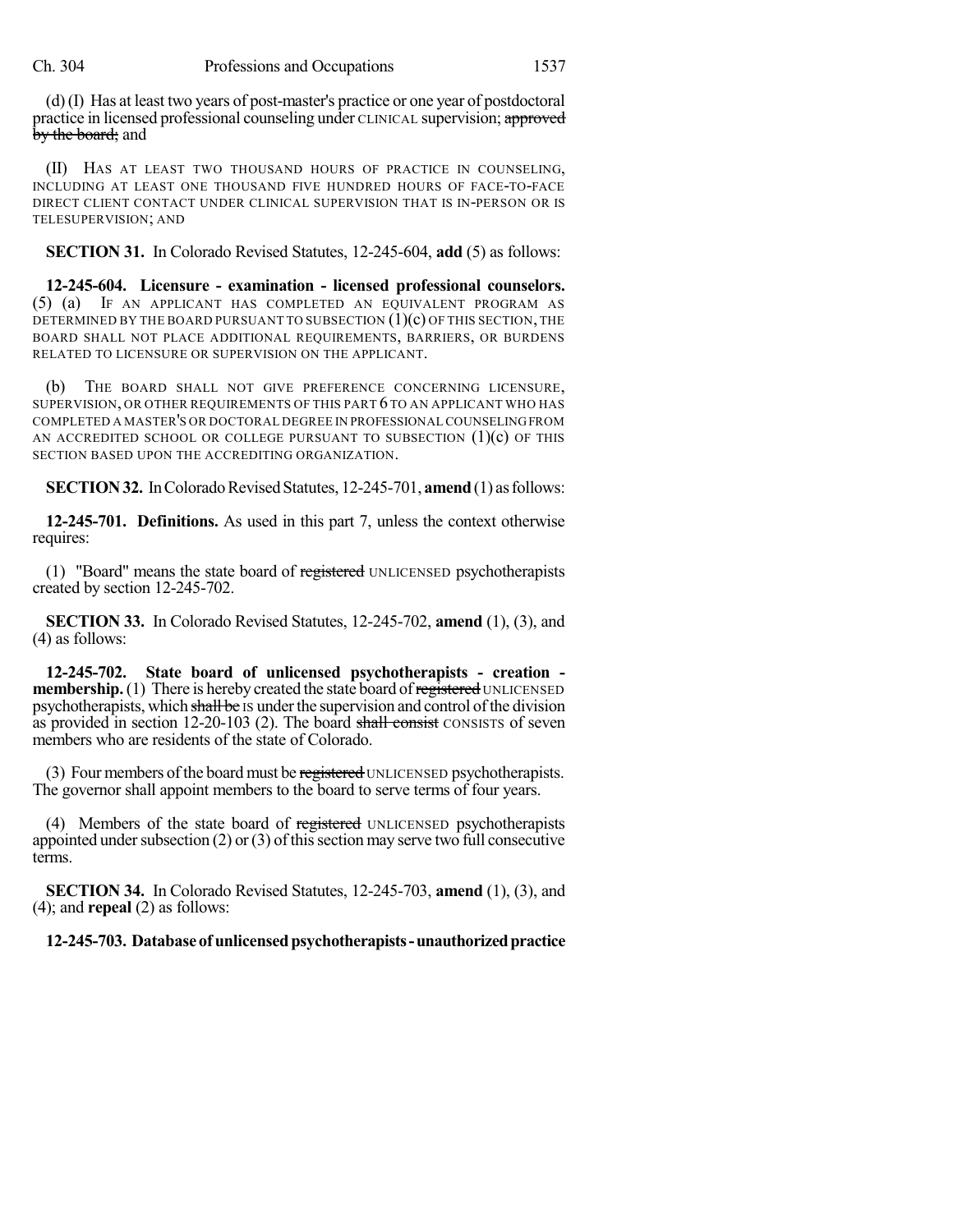**- penalties - data collection.** (1) The board shall maintain a database of all registered UNLICENSED psychotherapists. The board shall charge a fee in the same manner as authorized in section 12-20-105 for recording information in the database as required by this section. Information in the database maintained pursuant to this section is open to public inspection at all times.

(2) A person who: Is licensed pursuant to part  $3, 4, 5, 6$ , or  $8$  of this article  $245$ ; is registered as a psychologist candidate, licensed social worker, marriage and family therapist candidate, or professional counselor candidate; or is enrolled in a professional training program at an approved school and actively working toward acquiring and demonstrating the necessary qualifications for licensure set forth in section 12-245-304, 12-245-404, 12-245-504, 12-245-604, or 12-245-804 may, but is not required to, register with the database of registered psychotherapists.

 $(3)$  (a)  $\overline{Any}$  Before the effective date of this subsection  $(3)$ , as amended, A person not otherwise licensed, registered, or certified pursuant to this article 245 who is practicing psychotherapy in this state shall register with the board by submitting his or her THE PERSON's name, current address, educational qualifications, disclosure statements, therapeutic orientation or methodology, or both, and years of experience in each specialty area. Upon receipt and review of the required information, the board may approve the psychotherapist for registration in the database required by subsection  $(1)$  of this section. A registered AN UNLICENSED psychotherapist shall update this information upon renewal of his or her THE PRACTITIONER's registration and at other times and under conditions specified by the board by rule. At the time of recording the information required by this section, the registered UNLICENSED psychotherapist shall indicate whether he or she THE UNLICENSED PSYCHOTHERAPIST has been convicted of, or entered a plea of guilty or nolo contendere to, any felony or misdemeanor.

(b) A PERSON REGISTERED AS AN UNLICENSED PSYCHOTHERAPIST PURSUANT TO THIS PART 7 BEFORE THE EFFECTIVE DATE OF THIS SUBSECTION (3), AS AMENDED, AND WHO MEETS THE REQUIREMENTS OF THIS SECTION MAY RENEW HIS OR HER REGISTRATION AND CONTINUE TO PRACTICE AS AN UNLICENSED PSYCHOTHERAPIST.

(4) An unlicensed person whose primary practice is psychotherapy or who holds himself or herself out to the public as able to practice psychotherapy for compensation shall not practice psychotherapy unless the person is registered with the board and included in the database requiredbythissection. Notwithstanding the requirements of this section, a registered psychotherapist AN UNLICENSED PSYCHOTHERAPIST shall not use the term "licensed", "certified", "clinical", "state-approved", or any other term or abbreviation that would falsely give the impression that the psychotherapist or the service that is being provided is recommended by the state, based solely on inclusion in the database.

**SECTION 35.** In Colorado Revised Statutes, 12-245-801, **amend** (6) as follows:

**12-245-801. Definitions.** As used in this part 8, unless the context otherwise requires:

(6) "Certified" means certified as an addiction counselor certified at level I, II, or **III** ADDICTION TECHNICIAN OR ADDICTION SPECIALIST.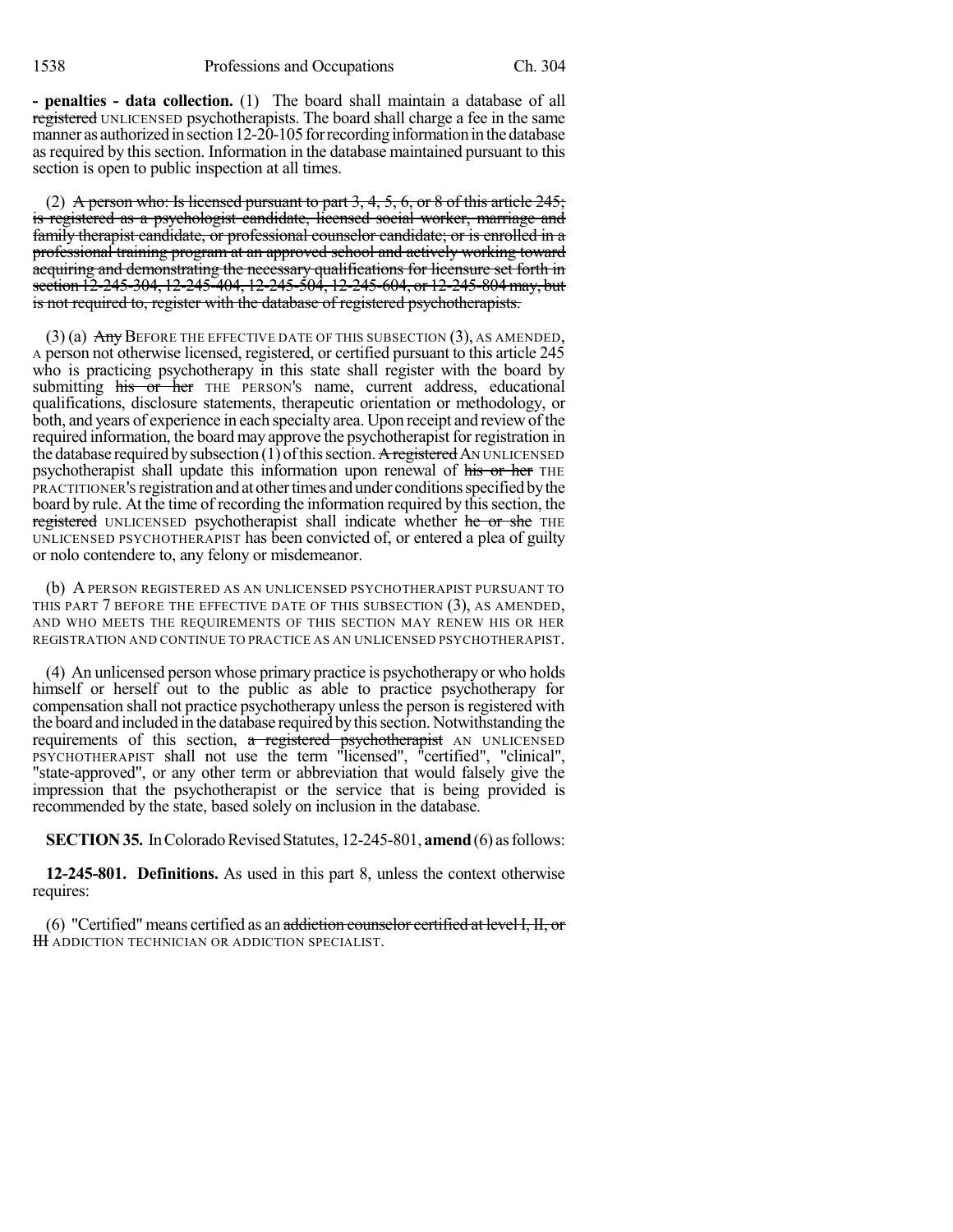**SECTION 36.** In Colorado Revised Statutes, 12-245-802, **amend** (2) introductory portion as follows:

**12-245-802. State board of addiction counselor examiners - created members - terms.** (2) The board consists of seven members who are citizens of the United States and residents of the state of Colorado. The governor shall appoint the members of the board as follows:

**SECTION 37.** In Colorado Revised Statutes, 12-245-804, **amend** (3) as follows:

**12-245-804. Requirements for licensure and certification - rules.** (3) The state board of human services in the department of human services ADDICTION COUNSELOR EXAMINERS shall promulgate rules with approval of the board, for certification of addiction counselors; EXCEPT THAT THE STATE BOARD OF HUMAN SERVICES IN THE DEPARTMENT OF HUMAN SERVICES SHALL ESTABLISH BY RULE EDUCATION REQUIREMENTS FOR CERTIFICATION in accordance with section 27-80-108 (1)(e).

**SECTION 38.** In Colorado Revised Statutes, 12-245-804, **amend** (1)(d)(I), (1)(e), (1)(g), and (2)(c); and **add** (3.5) and (3.7) as follows:

**12-245-804. Requirements for licensure and certification - rules.** (1) The board shall issue a license as an addiction counselor to an applicant who files an application in the form and manner required by the board, submits the fee required by the board pursuant to section 12-245-205, and submits evidence satisfactory to the board that the applicant:

(d) Demonstrates professional competence by:

(I) Passing a national THE MASTER ADDICTION COUNSELOR examination demonstrating special knowledge and skills in behavioral health disorders counseling as determined by the office of behavioral health in the department of human services and approved by the board ADMINISTERED BY THE NATIONAL ASSOCIATION FOR ALCOHOLISM AND DRUG ABUSE COUNSELORS, OR AN EQUIVALENT EXAMINATION ADMINISTERED BY A SUCCESSOR ORGANIZATION; and

(e) Has met the requirements for a certificate of addiction counseling, level III SPECIALIST;

(g) Has completed at least five THREE thousand hours of clinically supervised work experience IN THE ADDICTION FIELD WITH A MINIMUM OF TWO THOUSAND DIRECT CLINICAL HOURS. THE CLINICAL SUPERVISION MAY BE IN-PERSON OR TELESUPERVISION.

(2) The board shall issue a certification as an addiction counselor to an applicant who files an application in the form and manner required by the board, submits the fee required by the board pursuant to section 12-245-205, and submits evidence satisfactory to the board that the applicant:

(c) Has met the requirements for certification  $at a$  particular certification level AS A CERTIFIED ADDICTION TECHNICIAN OR A CERTIFIED ADDICTION SPECIALIST as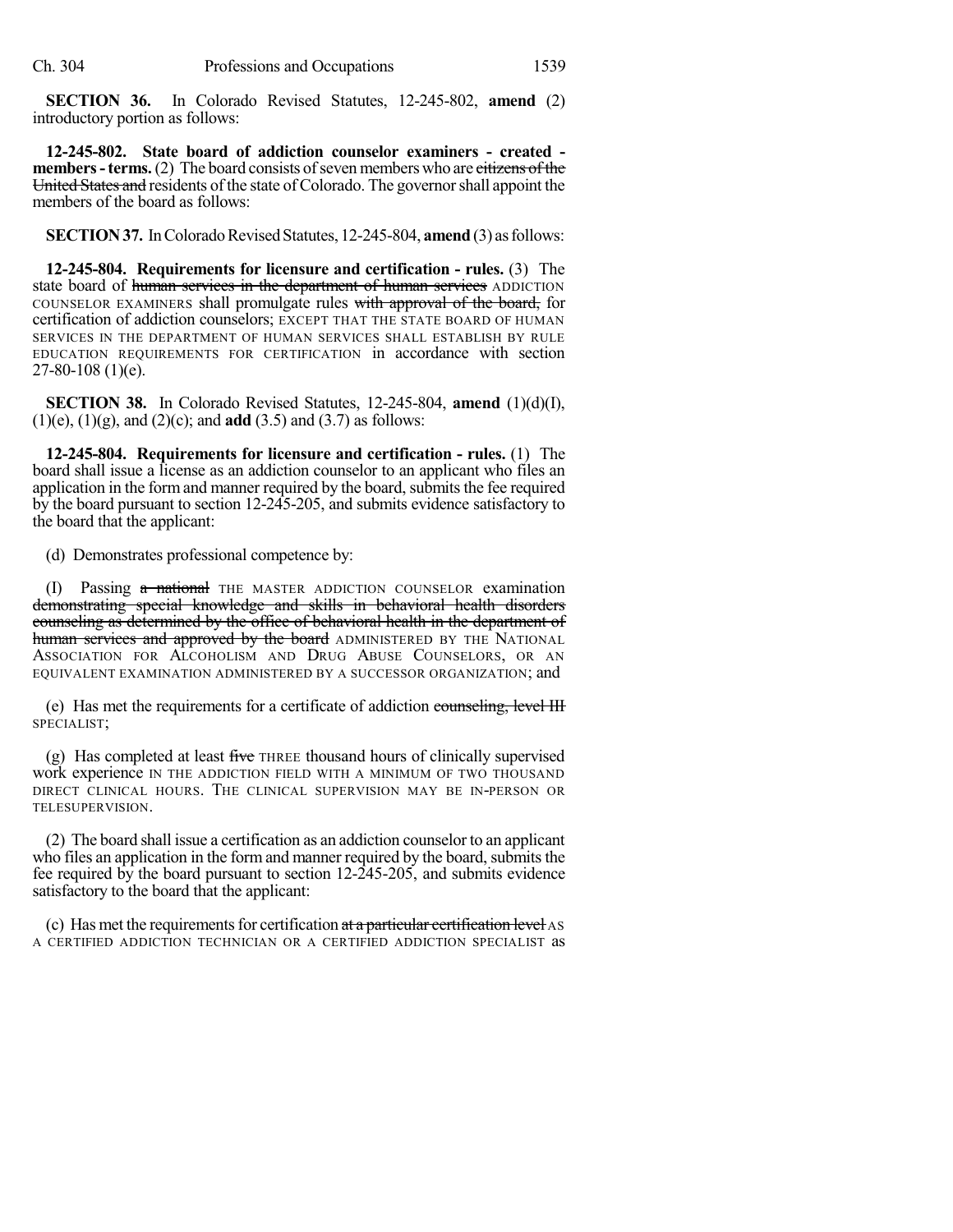specified in rules adopted pursuant to subsection  $(3)$  of this section by the state board of human services in the department of human services AND AS SPECIFIED IN SUBSECTION (3.5) OF THIS SECTION.

(3.5) IN THE RULES PROMULGATED PURSUANT TO SUBSECTION (3) OF THIS SECTION, THE BOARD SHALL REQUIRE THAT:

(a) A CERTIFIED ADDICTION TECHNICIAN:

(I) HAVE A HIGH SCHOOL DIPLOMA OR ITS EQUIVALENT;

(II) ACCRUED A MINIMUM OF ONE THOUSAND HOURS OF SUPERVISED CLINICAL EXPERIENCE HOURS OVER A MINIMUM OF SIX MONTHS, WHICH INCLUDES HOURS ACCRUED PRIOR TO THE APPLICATION FOR CERTIFICATION SO LONG AS THE SUPERVISED CLINICAL EXPERIENCE HOURS MEET ANY ADDITIONAL CRITERIA AS DEFINED BY THE BOARD;

(III) PASSED A JURISPRUDENCE EXAMINATION AS DETERMINED BY THE BOARD; AND

(IV) PASSED THE NATIONAL CERTIFICATION ADDICTION COUNSELOR LEVEL I EXAMINATION ADMINISTERED BY THE NATIONAL ASSOCIATION OF ALCOHOLISM AND DRUG ABUSE COUNSELORS, OR AN EQUIVALENT EXAMINATION ADMINISTERED BY A SUCCESSOR ORGANIZATION;

(b) A CERTIFIED ADDICTION SPECIALIST:

(I) HAVE A BACHELOR'S DEGREE IN A CLINICAL BEHAVIORAL HEALTH CONCENTRATION;

(II) ACCRUED A MINIMUM OF TWO THOUSAND HOURS OF SUPERVISED CLINIC WORK HOURS OVER A MINIMUM OF TWELVE MONTHS, WHICH MAY INCLUDE THE HOURS REQUIRED FOR CERTIFICATION AS A CERTIFIED ADDICTION SPECIALIST;

(III) PASSED A JURISPRUDENCE EXAMINATION AS DETERMINED BY THE BOARD; AND

(IV) PASSED THE NATIONAL CERTIFICATION ADDICTION COUNSELOR LEVEL II EXAMINATION ADMINISTERED BY THE NATIONAL ASSOCIATION FOR ALCOHOLISM AND DRUG ABUSECOUNSELORS, OR AN EQUIVALENT EXAMINATION ADMINISTERED BY A SUCCESSOR ORGANIZATION.

(3.7)(a) THE BOARD SHALL REGISTER AS AN ADDICTION COUNSELOR CANDIDATE A PERSON WHO FILES AN APPLICATION FOR REGISTRATION,ACCOMPANIED BY THE FEE REQUIRED BY SECTION 12-245-205, WHO IS NOT IN VIOLATION OF ANY PROVISION OF THIS ARTICLE 245 OR ANY RULES PROMULGATED BY THE BOARD, AND WHO:

(I) SUBMITS EVIDENCE SATISFACTORY TO THE BOARD THAT THE PERSON HAS MET THE REQUIREMENTS OF SUBSECTIONS  $(1)(a)$ ,  $(1)(b)$ , AND  $(1)(c)$  OF THIS SECTION; AND

(II) HAS NOT PREVIOUSLY REGISTERED AS AN ADDICTION COUNSELOR CANDIDATE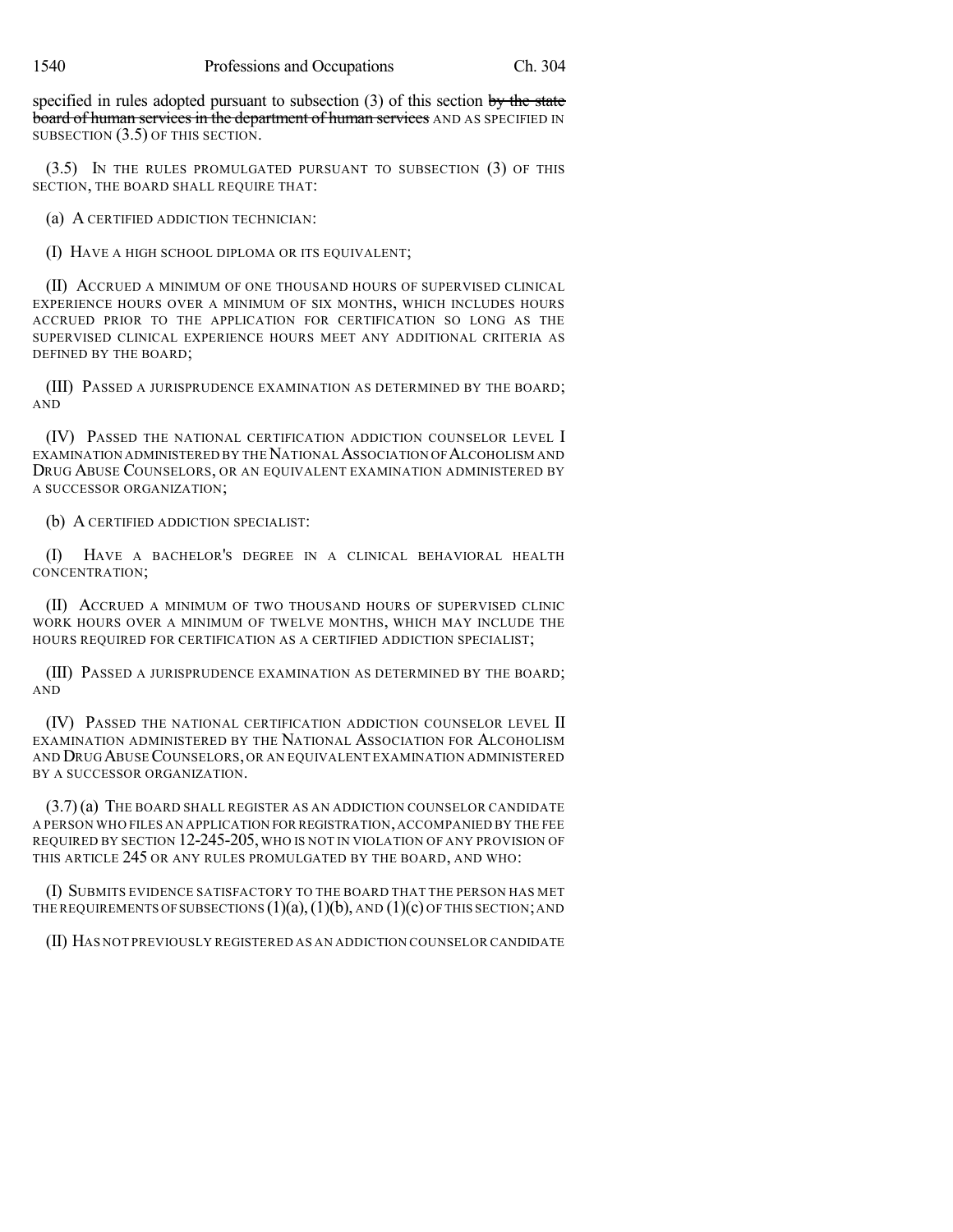## WITH THE BOARD.

(b) AN ADDICTION COUNSELOR CANDIDATE REGISTERED PURSUANT TO THIS SUBSECTION  $(3.7)$  is under the jurisdiction of the board. If the requirements OF SUBSECTIONS  $(1)(d)$  TO  $(1)(g)$  OF THIS SECTION ARE NOT MET WITHIN FOUR YEARS AFTER THE DATE OF REGISTRATION AS A CANDIDATE OR WITHIN ONE YEAR IF THE CANDIDATE HOLDS AN EQUIVALENT CREDENTIAL FROM ANOTHER STATE, THE REGISTRATION OF THE ADDICTION COUNSELOR CANDIDATE EXPIRES AND IS NOT RENEWABLE UNLESS THE BOARD, IN ITS DISCRETION, GRANTS THE CANDIDATE AN EXTENSION. A PERSON WHOSE ADDICTION COUNSELOR CANDIDATE REGISTRATION EXPIRES IS NOT PRECLUDED FROM APPLYING FOR LICENSURE OR REGISTRATION WITH ANY OTHER MENTAL HEALTH BOARD FOR WHICH THE PERSON IS QUALIFIED.

**SECTION 39.** In Colorado Revised Statutes, 12-245-805, **amend** (1); and **add** (3) as follows:

**12-245-805. Rights and privileges of certification and licensure - titles.** (1) Any person who possesses a valid, unsuspended, and unrevoked certificate as a level I, II, or III certified addiction counselor CERTIFIED ADDICTION TECHNICIAN OR CERTIFIED ADDICTION SPECIALIST has the right to practice addiction counseling under supervision or consultation as required by the rules of the state board of human services in the department of human services; a level III certified addiction counselor has the right to CERTIFIED ADDICTION SPECIALIST MAY supervise addiction counseling practice and all levels of certification have the right to MAY use the title "certified addiction counselor" and the abbreviations "CAC I", "CAC II", or "CAC HI", as applicable "CAC" or "CAS"; AND A CERTIFIED ADDICTION TECHNICIAN MAY USE THE TITLE "CERTIFIED ADDICTION COUNSELOR"AND THE ABBREVIATIONS "CAC" OR "CAT". No other person shall assume these titles or use these abbreviations on any work or media to indicate that the person using the title or abbreviation is a certified addiction counselor.

- (3) (a) THE PRACTICE OF A CERTIFIED ADDICTION TECHNICIAN MAY INCLUDE:
- (I) COLLECTION OF BIOPSYCHOSOCIAL SCREENING DATA;
- (II) SERVICE COORDINATION AND CASE MANAGEMENT;
- (III) MONITORING COMPLIANCE WITH CASE MANAGEMENT PLANS;
- (IV) SKILL-BASED EDUCATION;

(V) CO-FACILITATING THERAPY GROUPS WITH CERTIFIED ADDICTION SPECIALISTS OR LICENSED ADDICTION COUNSELORS;

- (VI) CLIENT, FAMILY, AND COMMUNITY ADDICTION EDUCATION; AND
- (VII) REFERRAL AND DISCHARGE RESOURCING AND PLANNING.
- (b) THE PRACTICE OF A CERTIFIED ADDICTION SPECIALIST MAY INCLUDE:
- (I) TREATING SUBSTANCE USE AND CO-OCCURRING DISORDERS;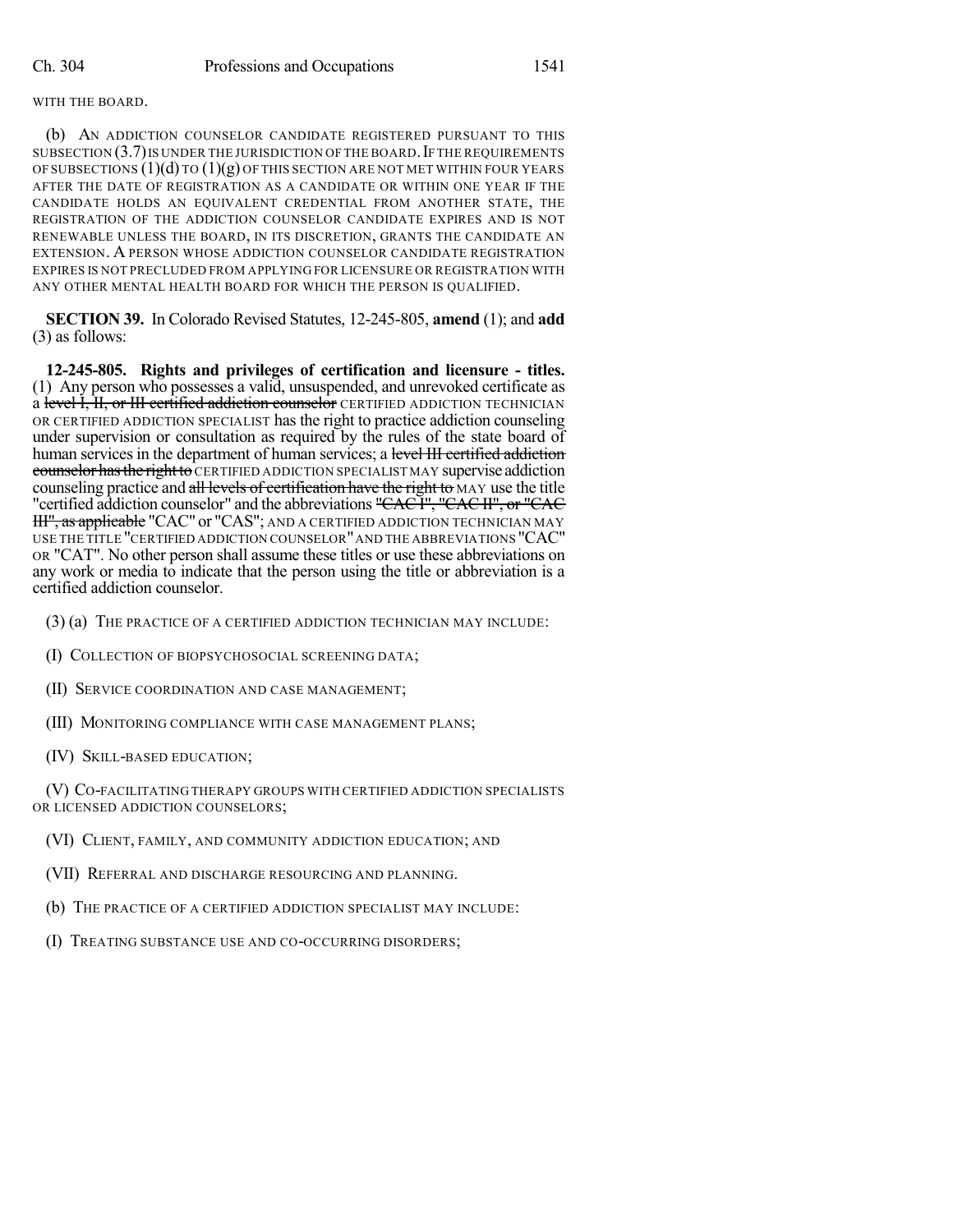(II) CLINICAL ASSESSMENTS INCLUDING DIAGNOSTIC IMPRESSION;

(III) TREATMENT PLANNING;

(IV) REFERRAL AND DISCHARGE PLANNING;

(V) SERVICE COORDINATION AND CASE MANAGEMENT;

(VI) ADDICTION COUNSELING FOR INDIVIDUALS, FAMILIES, AND GROUPS; AND

(VII) CLIENT, FAMILY, AND COMMUNITY EDUCATION AND PSYCHO-EDUCATION.

**SECTION 40.** In Colorado Revised Statutes, 12-245-806, **amend** (1)(a), (1)(b) introductory portion,  $(1)(b)(I), (1)(b)(III), (1)(c)$  introductory portion,  $(1)(d), (2)(a),$ and (3) as follows:

**12-245-806. Continuing professional competency - rules - definition.** (1) (a) In accordance with sections  $12-245-803$  and  $12-245-804$ , the board issues a license or certificate to practice addiction counseling based on whether the applicant satisfies minimum educational and experience requirements that demonstrate professional competency to practice addiction counseling. After a license or a certificate as a level II or level III addiction counselor is issued to an applicant, the licensed or level II or level III certified addiction counselor shall maintain continuing professional competency to practice addiction counseling.

(b) The board, in consultation with the office of behavioral health in the department of human services, and IN CONSULTATION WITH other stakeholders, shall adopt rules establishing a continuing professional competency program that includes, at a minimum, the following elements:

(I) A self-assessment of the knowledge and skills of a licensed or level II or level III certified addiction counselor seeking to renew or reinstate a license;

(III) Periodic demonstration of knowledge and skills through documentation of activities necessary to ensure at least minimal ability to safely practice the profession. Nothing in this subsection  $(1)(b)(III)$  shall require REQUIRES a licensed or level II or level III certified addiction counselor to retake any examination required pursuant to section 12-245-804 in connection with initial licensure or certification.

(c) A licensed or level II or level III certified addiction counselor satisfies the continuing competency requirements of this section if the licensed or level II or level III certified addiction counselor meets the continued professional competence requirements of one of the following entities:

(d)  $(I)$  After the program is established, a licensed or level  $H$  or level  $H$  certified addiction counselor shall satisfy the requirements of the program in order to renew or reinstate a license or certificate to practice addiction counseling in Colorado.

(II) The requirements ofthissectionapplytoindividual addictioncounselorswho are licensed or level II or level III certified pursuant to this part 8, and nothing in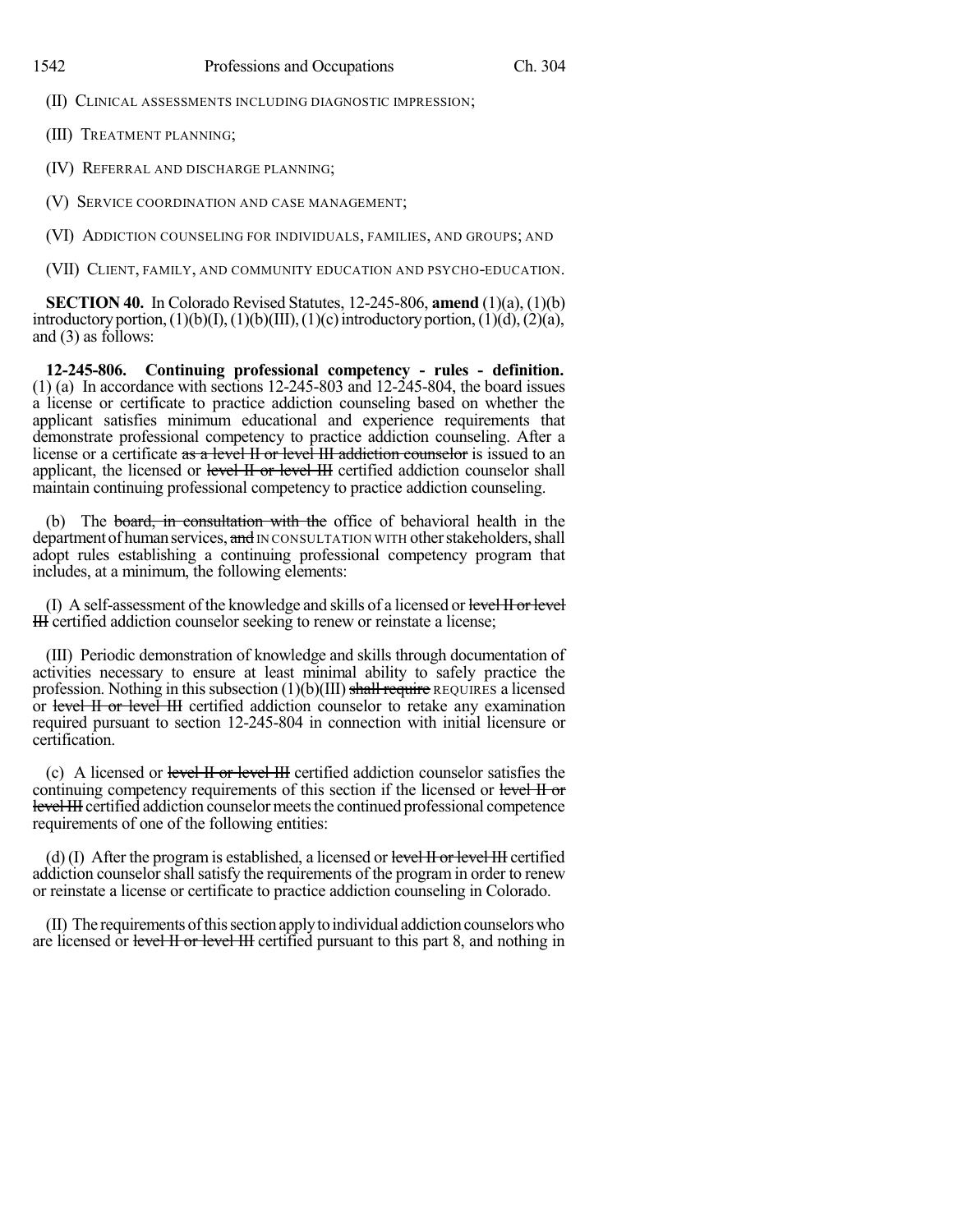this section shall be construed to require a person who employs or contracts with a licensed or level II or level III certified addiction counselor to comply with the requirements of this section.

(2) (a) Records of assessments or other documentation developed or submitted in connection with the continuing professional competency program are confidential and not subject to inspection by the public or discovery in connection with a civil action against a licensed or certified addiction counselor. The records or documents shall be used only by the board for purposes of determining whether a licensed or level II or level III certified addiction counselor is maintaining continuing professional competency to engage in the profession.

(3) As used in this section, "continuing professional competency" means the ongoing ability of a licensed or level II or level III certified addiction counselor to learn, integrate, and apply the knowledge, skill, and judgment to practice as an addiction counselor according to generally accepted industry standards and professional ethical standards in a designated role and setting.

**SECTION 41.** In Colorado Revised Statutes, 27-80-108, **add** (2) as follows:

**27-80-108. Rules.** (2) IN THE RULES PROMULGATED PURSUANT TO SUBSECTION (1)(e) OF THIS SECTION, THE STATE BOARD OF HUMAN SERVICES SHALL REQUIRE THE FOLLOWING EDUCATION REQUIREMENTS:

(a) FOR CERTIFIED ADDICTION TECHNICIANS:

(I) COMPLETION OF COURSE WORK AND TRAINING IN ADDICTION COUNSELING, CLIENT RECORDS MANAGEMENT, PRINCIPLES OF ADDICTION, PROFESSIONAL ETHICS, CULTURALLY INFORMED TREATMENT, PHARMACOLOGY, MOTIVATIONAL INTERVIEWING, TRAUMA-INFORMED CARE, AND GROUP COUNSELING SKILLS; AND

(II) OTHER COURSES AND TRAINING AS DETERMINED BY THE STATE BOARD OF HUMAN SERVICES.

(b) FOR CERTIFIED ADDICTION SPECIALISTS:

(I) COMPLETION OF COURSE WORK AND TRAINING IN CLINICAL ASSESSMENT AND TREATMENT PLANNING, COGNITIVE BEHAVIORAL THERAPY, CO-OCCURRING DISORDERS, ADVANCED PHARMACOLOGY, ADVANCED PROFESSIONAL ETHICS, ADVANCED MOTIVATIONAL INTERVIEWING, ADVANCED MODELS, SPECIALIZED ADDICTION TREATMENT, AND INFECTIOUS DISEASES; AND

(II) OTHER COURSES AND TRAINING AS DETERMINED BY THE STATE BOARD OF HUMAN SERVICES.

**SECTION 42.** In Colorado Revised Statutes, 12-20-105, **amend** (2)(b)(II) as follows:

**12-20-105. Fee adjustments - division of professions and occupations cash fund created - legal defense account created - definition.** (2) (b) (II) The costs of the state board of psychologist examiners, the state board of marriage and family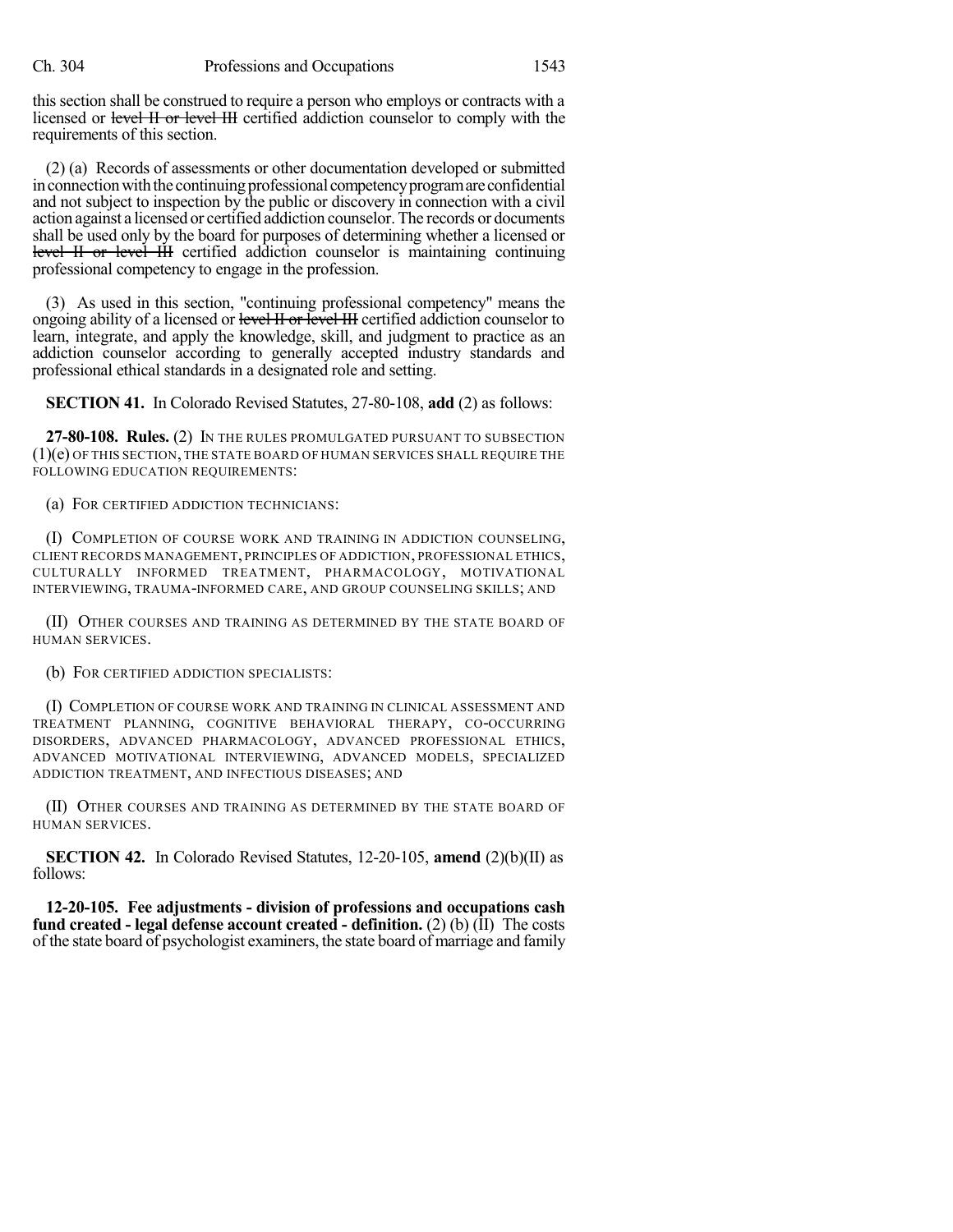therapist examiners, the state board of licensed professional counselor examiners, the state board of social work examiners, the state board of registered UNLICENSED psychotherapists, and the state board of addiction counselor examiners shall be considered collectively in the renewal fee-setting process. Subsequent revenue generated by the fees set by the boards plus revenues generated pursuant to section 12-245-703 shall be compared to those collective costs to determine recovery of direct and indirect costs.

**SECTION 43.** In Colorado Revised Statutes, 12-20-407, **amend** (1)(a)(V)(N) as follows:

**12-20-407. Unauthorized practice of profession or occupation - penalties exclusions.** (1) (a) A person commits a class 2 misdemeanor and shall be punished as provided in section 18-1.3-501 for the first offense and, for the second or any subsequent offense, commits a class 6 felony and shall be punished as provided in section 18-1.3-401 if the person:

(V) Practices or offers or attempts to practice any of the following professions or occupations without an active license, certification, orregistration issued under the part or article of this title 12 governing the particular profession or occupation:

(N) Practice as a psychologist, social worker, marriage and family therapist, licensed professional counselor, UNLICENSED psychotherapist, or addiction counselor, as regulated under article 245 of this title 12;

**SECTION 44.** In Colorado Revised Statutes, 12-200-108, **amend** (4)(a) introductory portion; and **repeal** (4)(a)(III) as follows:

**12-200-108. Unlawful acts - exceptions - definition.** (4) (a) Notwithstanding any provision of this article 200 to the contrary, a mental health care professional who has provided documentation that he or she has been trained to perform auricular acudetox in compliance with subsection  $(4)(d)$  of this section may perform auricular acudetox if the auricular acudetox is performed under the mental health eare professional's current scope of practice, and the mental health care professional is:

(III) Registered as a psychotherapist pursuant to part 7 of article 245 of this title 12.

**SECTION 45.** In Colorado Revised Statutes, **amend** 12-245-101 as follows:

**12-245-101. Legislative declaration.** The general assembly hereby finds and determines that, in order to safeguard the public health, safety, and welfare of the people of this state and in order to protect the people of this state against the unauthorized, unqualified, and improper application of psychology, social work, marriage and family therapy, professional counseling, psychotherapy, and addiction counseling, it is necessary that the proper regulatory authorities be established and adequately provided for. The general assembly therefore declares that there shall be established a state board of psychologist examiners, a state board of social work examiners, a state board of marriage and family therapist examiners, a state board of licensed professional counselor examiners, a state board of registered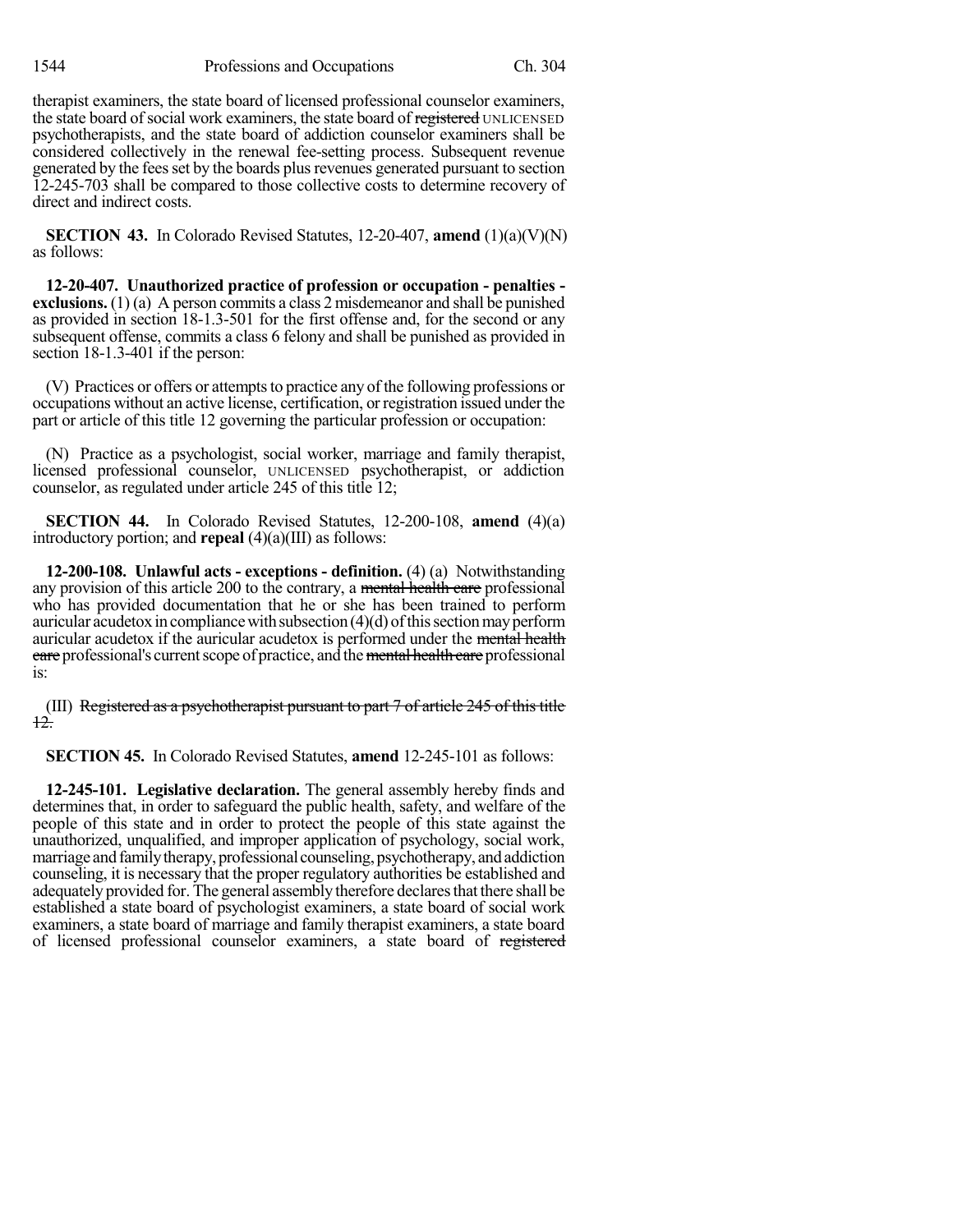UNLICENSED psychotherapists, and a state board of addiction counselor examiners with the authority to license, register, or certify, and take disciplinary actions or bring injunctive actions, or both, concerning licensed psychologists and psychologist candidates, licensed social workers, licensed marriage and family therapists and marriage and family therapist candidates, licensed professional counselors and licensed professional counselor candidates, registered UNLICENSED psychotherapists, and licensed and certified addiction counselors,respectively, and mental health professionals who have been issued a provisional license pursuant to this article 245.

**SECTION 46.** In Colorado Revised Statutes, 12-245-202, **amend** (1) and (16); **repeal** (15); and **add** (17) as follows:

**12-245-202. Definitions.**As used in this article 245, unlessthe context otherwise requires:

(1) "Board" includes the state board of psychologist examiners, the state board of social work examiners, the state board of licensed professional counselor examiners, the state board of marriage and family therapist examiners, the state board of registered UNLICENSED psychotherapists, and the state board of addiction counselor examiners.

(15) (a) "Registered psychotherapist" means a person:

(I) Whose primary practice is psychotherapy or who holds himself or herself out to the public as being able to practice psychotherapy for compensation; and

(II) Who isregistered with the state board ofregistered psychotherapists pursuant to section 12-245-703 to practice psychotherapy in this state.

(b) "Registered psychotherapist" also includes a person who:

(I) Is a licensed school psychologist licensed pursuant to section 22-60.5-210  $(1)(b)$ ;

(II) Is practicing outside of a school setting; and

(III) Is registered with the state board of registered psychotherapists pursuant to section 12-245-703.

(16) "Registrant" means a psychologist candidate, marriage and family therapist candidate, CLINICAL SOCIAL WORKER CANDIDATE, or licensed professional counselor candidate registered pursuant to section  $12-245-304$  (3),  $12-245-504$  (4), or 12-245-604 (4), respectively, or a registered AN UNLICENSED psychotherapist.

(17) (a) "UNLICENSED PSYCHOTHERAPIST" MEANS A PERSON:

(I) WHOSE PRIMARY PRACTICE IS PSYCHOTHERAPY OR WHO HOLDS HIMSELF OR HERSELF OUT TO THE PUBLIC AS BEING ABLE TO PRACTICE PSYCHOTHERAPY FOR COMPENSATION; AND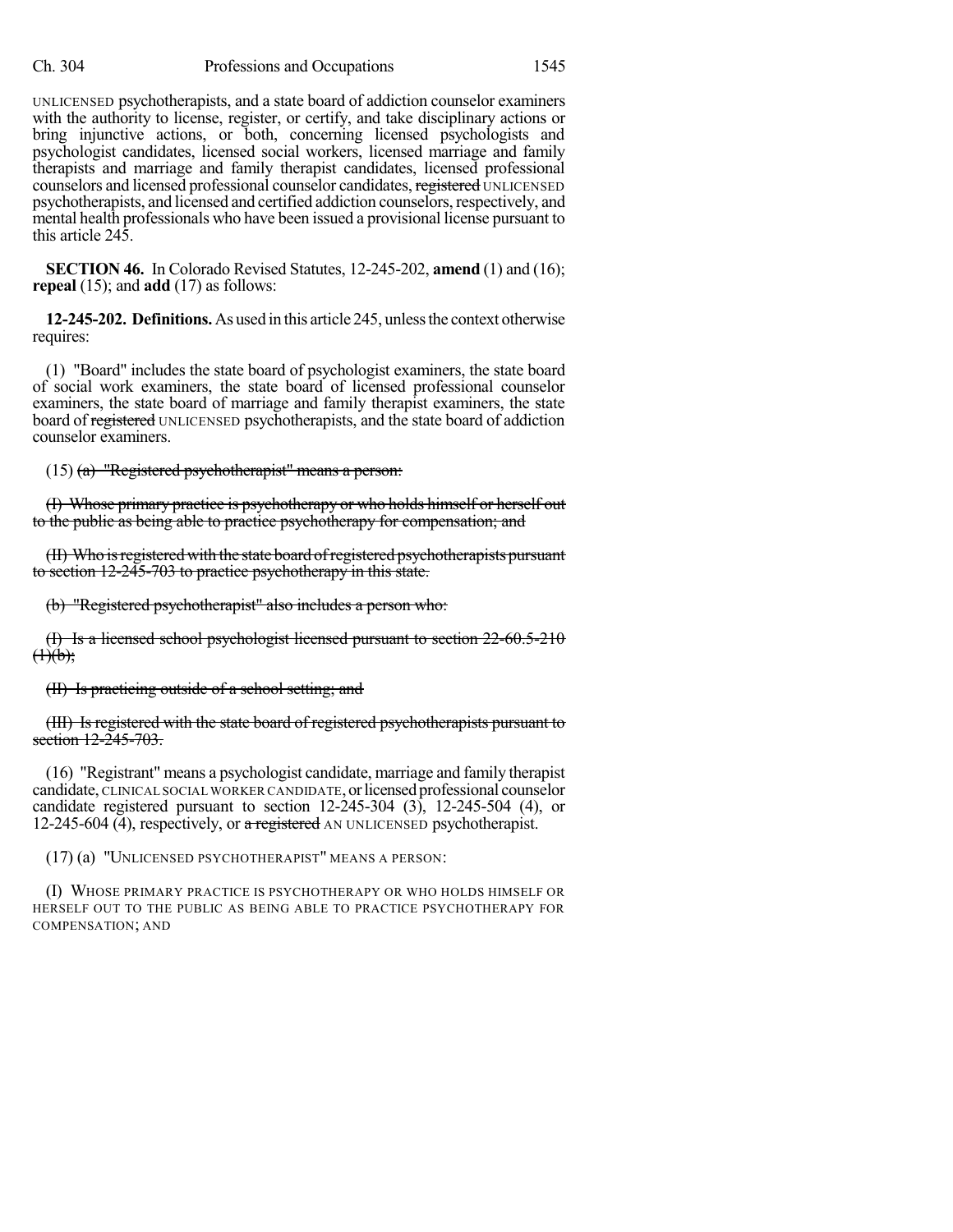(II) WHO IS REGISTERED WITH THE STATE BOARD OF UNLICENSED PSYCHOTHERAPISTS PURSUANT TO SECTION 12-245-703 TO PRACTICE PSYCHOTHERAPY IN THIS STATE.

(b) "UNLICENSED PSYCHOTHERAPIST" ALSO INCLUDES A PERSON WHO:

(I) IS A LICENSED SCHOOL PSYCHOLOGIST LICENSED PURSUANT TO SECTION  $22-60.5-210(1)(b);$ 

(II) IS PRACTICING OUTSIDE OF A SCHOOL SETTING; AND

(III) IS REGISTERED WITH THE STATE BOARD OF UNLICENSED PSYCHOTHERAPISTS PURSUANT TO SECTION 12-245-703.

**SECTION 47.** In Colorado Revised Statutes, 12-245-203, **amend** (2) as follows:

**12-245-203. Practice outside of or beyond professionaltraining, experience, or competence - general scope of practice for licensure, registration, or certification.** (2) The practice of psychotherapy is one area of practice for mental health professionals licensed, certified, or registered pursuant to this article 245 but may not be the only or primary practice area of the professionals, other than persons registered as UNLICENSED psychotherapists pursuant to part 7 of this article 245. The requirements for licensure, registration, or certification as a mental health professional pursuant to this article 245 are contained in sections 12-245-303, 12-245-403, 12-245-503, 12-245-603, and 12-245-803, which define the practice of psychology, social work, marriage and family therapy, licensed professional counseling, and addiction counseling, respectively.

**SECTION 48.** In Colorado Revised Statutes, 12-245-205, **amend** (4) as follows:

**12-245-205. Fees - renewal.** (4) The director shall coordinate fee-setting pursuant to this section so that all licensees, registrants, and certificate holders pay fees as required by this section. and section  $12\overline{-245} - 703$  (1).

**SECTION 49.** In Colorado Revised Statutes, **amend** 12-245-210 as follows:

**12-245-210. Drugs-medicine.** Nothing in this article 245 permits psychologists, social workers, marriage and family therapists, licensed professional counselors, psychotherapists, and addiction counselors licensed registered, or certified under this article 245 to administer or prescribe drugs or in any manner engage in the practice of medicine as defined by the laws of this state.

**SECTION 50.** In Colorado Revised Statutes, 12-245-213, **amend** (1)(b)(VI) as follows:

**12-245-213. Professionalservice corporationsfor thepracticeofpsychology, social work, marriage and family therapy, professional counseling, and addiction counseling - definitions.** (1) Licensees, registrants, or certificate holders may form professional service corporations for the practice of psychology, social work, marriage and family therapy, professional counseling, psychotherapy, or addiction counseling under the "Colorado Business Corporation Act", articles 101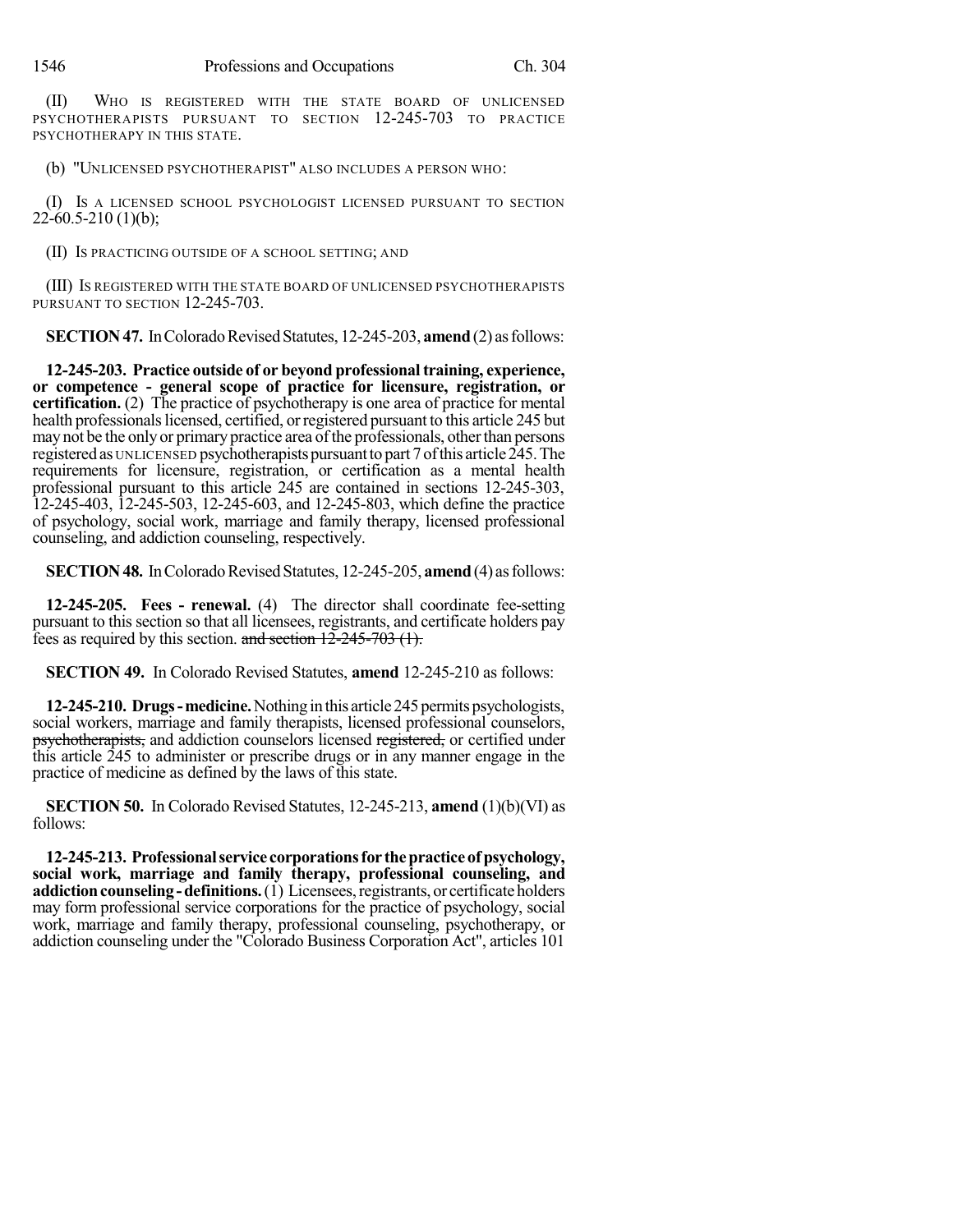to 117 of title 7, if the corporations are organized and operated in accordance with this section. The articles of incorporation of a professional service corporation formed pursuant to this section must contain provisions complying with the following requirements:

(b) The corporation must be organized by licensees, registrants, or certificate holders for the purpose of conducting the practice of psychology, social work, marriage and family therapy, professional counseling, psychotherapy, or addiction counseling by the respective licensees, registrants, or certificate holders of those practices. The corporation may be organized with any other person, and any person may own shares in the corporation, if the following conditions are met:

(VI) The practice of psychotherapy, as defined in section 12-245-202, by the professional service corporation is performed by a registered AN UNLICENSED psychotherapist acting independently or under the supervision of a person licensed pursuant to this article 245 or a registered AN UNLICENSED psychotherapist. Any registered UNLICENSED psychotherapist member of the professional service corporation remains individually responsible for his or her professional acts and conduct as provided in this article 245.

**SECTION 51.** In Colorado Revised Statutes, 12-245-216, **amend** (1)(d)(IV),  $(1)(e)$ , and  $(4)(g)$  as follows:

**12-245-216. Mandatory disclosure of information to clients.** (1) Except as otherwise provided in subsection (4) of this section, every licensee, registrant, or certificate holder shall provide the following information in writing to each client during the initial client contact:

(d) A statement indicating that:

(IV) The information provided by the client during therapy sessions is legally confidential in the case of licensed marriage and family therapists, social workers, professional counselors, and psychologists; licensed or certified addiction counselors; and registered UNLICENSED psychotherapists, except as provided in section 12-245-220 and except for certain legal exceptions that will be identified by the licensee, registrant, or certificate holder should any such situation arise during therapy; and

(e) If the mental health professional is  $a$  registered AN UNLICENSED psychotherapist, a statement indicating that a registered AN UNLICENSED psychotherapist is a psychotherapist listed in the state's database and is authorized by law to practice psychotherapy in Colorado but is not licensed by the state and is not required to satisfy any standardized educational or testing requirements to obtain a registration from the state.

 $(4)$  The disclosure of information required by subsection  $(1)$  of this section is not required when psychotherapy is being administered in any of the following circumstances:

(g) By a person licensed or certified pursuant to this article 245 or by a registered AN UNLICENSED psychotherapist practicing in a hospital that islicensed or certified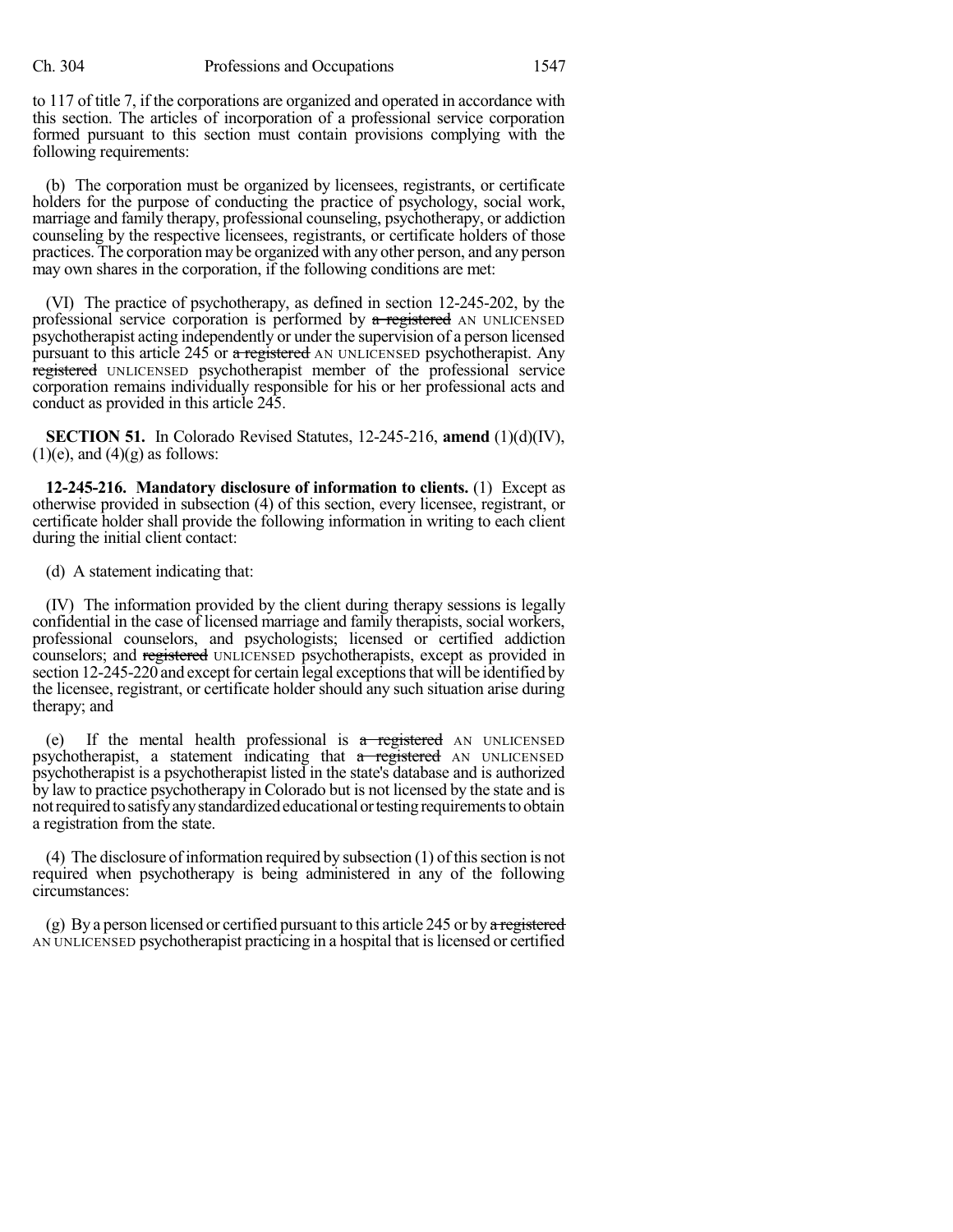under section 25-1.5-103 (1)(a)(I) or (1)(a)(II).

**SECTION 52.** In Colorado Revised Statutes, 12-245-225, **amend** (1)(d) as follows:

**12-245-225. Authority of boards - cease-and-desist orders - rules.** (1) If a licensee, registrant, or certificate holder violates any provision of section 12-245-224, the board that licenses, registers, or certifies the licensee, registrant, or certificate holder may, in accordance with section 12-20-404:

(d) Deny, revoke, or suspend the listing of  $\alpha$  registered AN UNLICENSED psychotherapist in the state board of registered UNLICENSED psychotherapists database established pursuant to section 12-245-703;

**SECTION 53.** In Colorado Revised Statutes, 12-245-231, **amend** (5) as follows:

**12-245-231. Mentalhealthprofessionalpeerhealthassistanceprogram-fees - administration - rules.** (5) As used in this section, "mental health professional" means a psychologist, social worker, marriage and family therapist, licensed professional counselor, psychotherapist, or addiction counselor regulated under this article 245.

**SECTION 54.** In Colorado Revised Statutes, 12-245-304, **amend** (3)(b) as follows:

**12-245-304. Qualifications- examinations- licensure.** (3) (b) A psychologist candidate registered pursuant to this subsection (3) is under the jurisdiction of the board. The psychologist candidate may, but is not required to, register with the database of registered UNLICENSED psychotherapists pursuant to section 12-245-703. If the requirements of subsections  $(1)(d)$  and  $(1)(e)$  of this section are not met within four years, the registration of the psychologist candidate expires and is not renewable unless the board, in its discretion, grants the candidate an extension. A person whose psychologist candidate registration expires is not precluded from applying for licensure or registration with any other mental health board for which the person is qualified.

**SECTION 55.** In Colorado Revised Statutes, 12-245-306, **amend** (6) as follows:

**12-245-306. Exemptions.** (6) Nothing in this part 3 prevents the practice of psychotherapy by persons registered with the state board of registered UNLICENSED psychotherapists pursuant to section 12-245-703.

**SECTION 56.** In Colorado Revised Statutes, 12-245-404, **amend** (4) as follows:

**12-245-404. Qualifications- examination - licensure and registration.** (4) A person licensed as a licensed social worker pursuant to subsection (1) ofthissection may, but is not required to, register with the database of registered UNLICENSED psychotherapists pursuant to section 12-245-703.

**SECTION 57.** In Colorado Revised Statutes, 12-245-406, **amend** (5) as follows: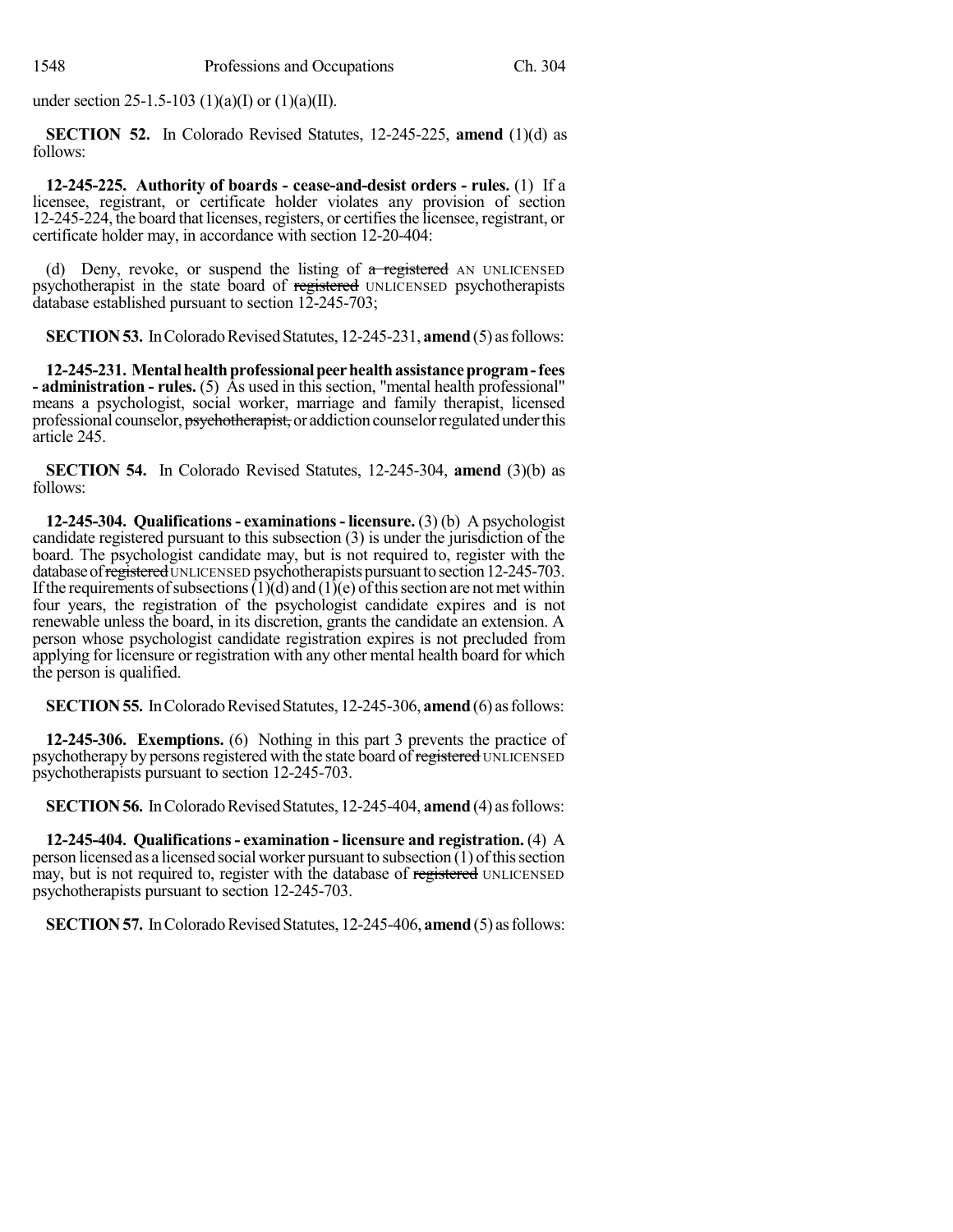**12-245-406. Scope of part.** (5) Nothing in this part 4 prevents the practice of psychotherapy by persons registered with the state board of registered UNLICENSED psychotherapists pursuant to section 12-245-703.

**SECTION 58.** In Colorado Revised Statutes, 12-245-504, **amend** (4)(b) as follows:

**12-245-504. Qualifications - examination - licensure and registration.** (4) (b) A marriage and family therapist candidate who registers with the board pursuant to this subsection  $(4)$  is under the jurisdiction of the board and may, but is not required to, register with the database of registered UNLICENSED psychotherapists pursuant to section 12-245-703.

**SECTION 59.** In Colorado Revised Statutes, 12-245-505, **amend** (5) as follows:

**12-245-505. Rights and privileges of licensure and registration - title.** (5) Nothing in this part 5 prevents the practice of psychotherapy by persons registered with the state board of registered UNLICENSED psychotherapists pursuant to section 12-245-703.

**SECTION 60.** In Colorado Revised Statutes, 12-245-604, **amend** (4)(b) as follows:

**12-245-604. Licensure - examination - licensed professional counselors.** (4) (b) A licensed professional counselor candidate who registers with the board pursuant to this subsection (4) is under the jurisdiction of the board and may, but is not required to, register with the database of registered UNLICENSED psychotherapists pursuant to section 12-245-703.

**SECTION 61.** In Colorado Revised Statutes, 12-245-605, **amend** (4) as follows:

**12-245-605. Rights and privileges of licensure - title.** (4) Nothing in this part 6 prevents the practice of psychotherapy by persons registered with the state board of registered UNLICENSED psychotherapists pursuant to section 12-245-703.

**SECTION** 62. In Colorado Revised Statutes, 13-90-107, **amend**  $(1)(g)$  as follows:

**13-90-107. Who may not testify without consent - definitions.** (1) There are particular relations in which it is the policy of the law to encourage confidence and to preserve it inviolate; therefore, a person shall not be examined as a witnessin the following cases:

(g) A licensed psychologist, professional counselor, marriage and family therapist, social worker, or addiction counselor, a registered AN UNLICENSED psychotherapist, a certified addictioncounselor, apsychologist candidate registered pursuant to section 12-245-304 (3), a marriage and family therapist candidate registered pursuant to section 12-245-504 (4), a licensed professional counselor candidate registered pursuant to section 12-245-604 (4), or a person described in section 12-245-217 shall not be examined without the consent of the licensee's, certificate holder's, registrant's, candidate's, or person's client as to any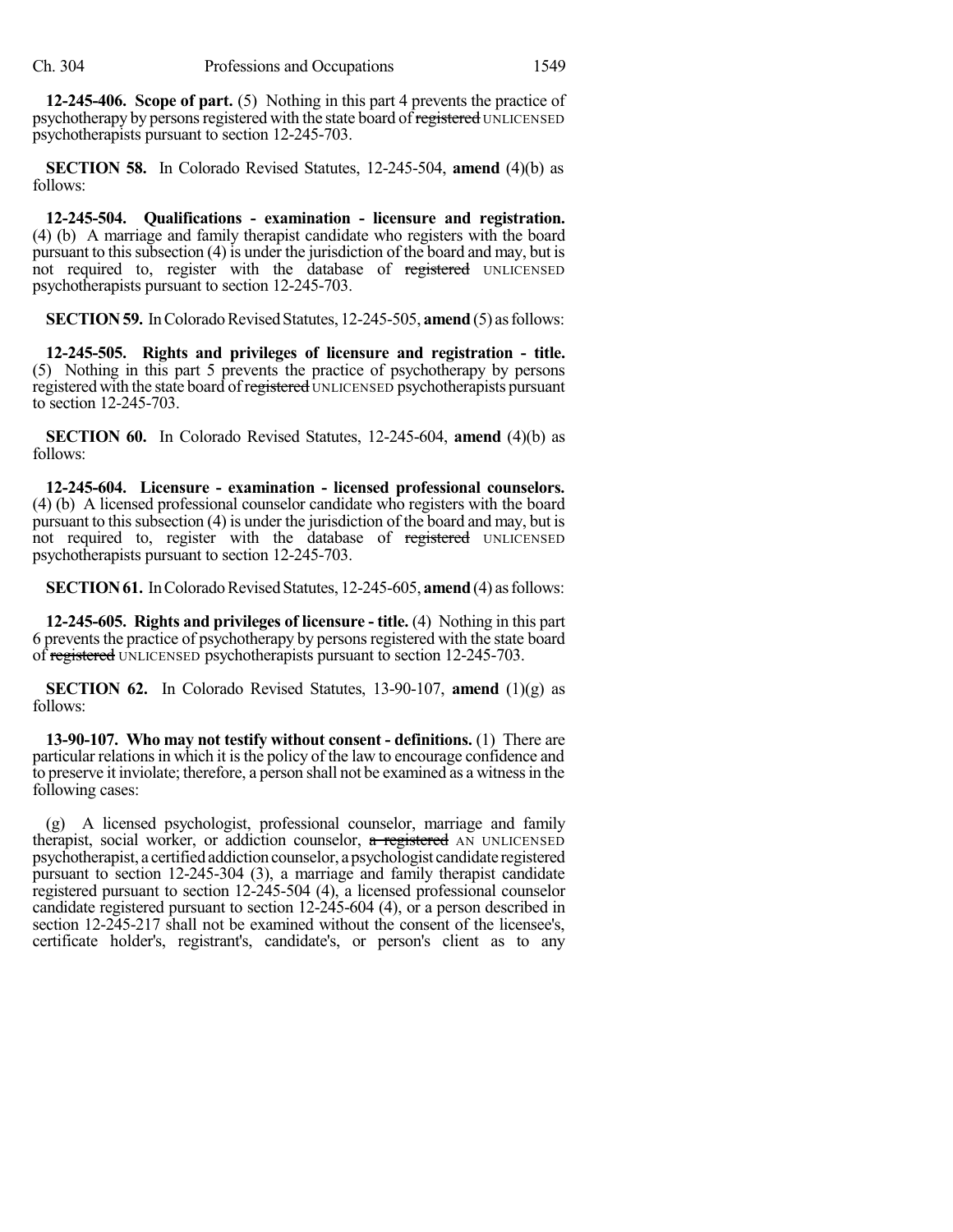communication made by the client to the licensee, certificate holder, registrant, candidate, or person or the licensee's, certificate holder's, registrant's, candidate's, or person's advice given in the course of professional employment; nor shall any secretary, stenographer, or clerk employed by a licensed psychologist, professional counselor, marriage and family therapist, social worker, or addiction counselor, a registered AN UNLICENSED psychotherapist, a certified addiction counselor, a psychologist candidate registered pursuant to section 12-245-304 (3), a marriage and family therapist candidate registered pursuant to section 12-245-504 (4), a licensed professional counselor candidate registered pursuant to section 12-245-604 (4), or a person described in section 12-245-217 be examined without the consent of the employer of the secretary, stenographer, or clerk concerning any fact, the knowledge of which the employee has acquired in such capacity; nor shall any personwho has participated in anypsychotherapy, conducted underthe supervision of a person authorized by law to conduct such therapy, including group therapy sessions, be examined concerning any knowledge gained during the course of such therapy without the consent of the person to whom the testimony sought relates.

**SECTION 63.** In Colorado Revised Statutes, 18-6.5-108, **amend** (1)(b)(VII) as follows:

**18-6.5-108. Mandatory reports of mistreatment of at-risk elders and at-risk adults with IDD - list of reporters - penalties.** (1) (b) The following persons, whether paid or unpaid, shall report as required by subsection  $(1)(a)$  of this section:

(VII) Psychologists, addiction counselors, professional counselors, marriage and family therapists, and registered UNLICENSED psychotherapists, as those persons are defined in article 245 of title 12;

**SECTION 64.** In Colorado Revised Statutes, 19-1-307, **amend** (2)(e.5)(I)(G) as follows:

**19-1-307. Dependency and neglect records and information - access - fee rules - records and reports fund - misuse of information - penalty - adult protective services data system check.** (2) **Records and reports - access to certainpersons- agencies.**Except as otherwise provided in section 19-1-303, only the following persons or agencies shall have access to child abuse or neglect records and reports:

 $(e.5)$  (I) A mandatory reporter specified in this subsection  $(2)(e.5)(I)$  who is and continues to be officially and professionally involved in the ongoing care of the child who wasthe subject of the report, but only with regard to information that the mandatory reporter has a need to know in order to fulfill his or her professional and official role in maintaining the child's safety. A county department shall request written affirmation from a mandatory reporter stating that the reporter continues to be officially and professionally involved in the ongoing care of the child who was the subject of the report and describing the nature of the involvement, unless the county department has actual knowledge that the mandatory reporter continues to be officially and professionally involved in the ongoing care of the child who was the subject of the report. This subsection  $(2)(e.5)(I)$  applies to:

(G) Registered UNLICENSED psychotherapists;